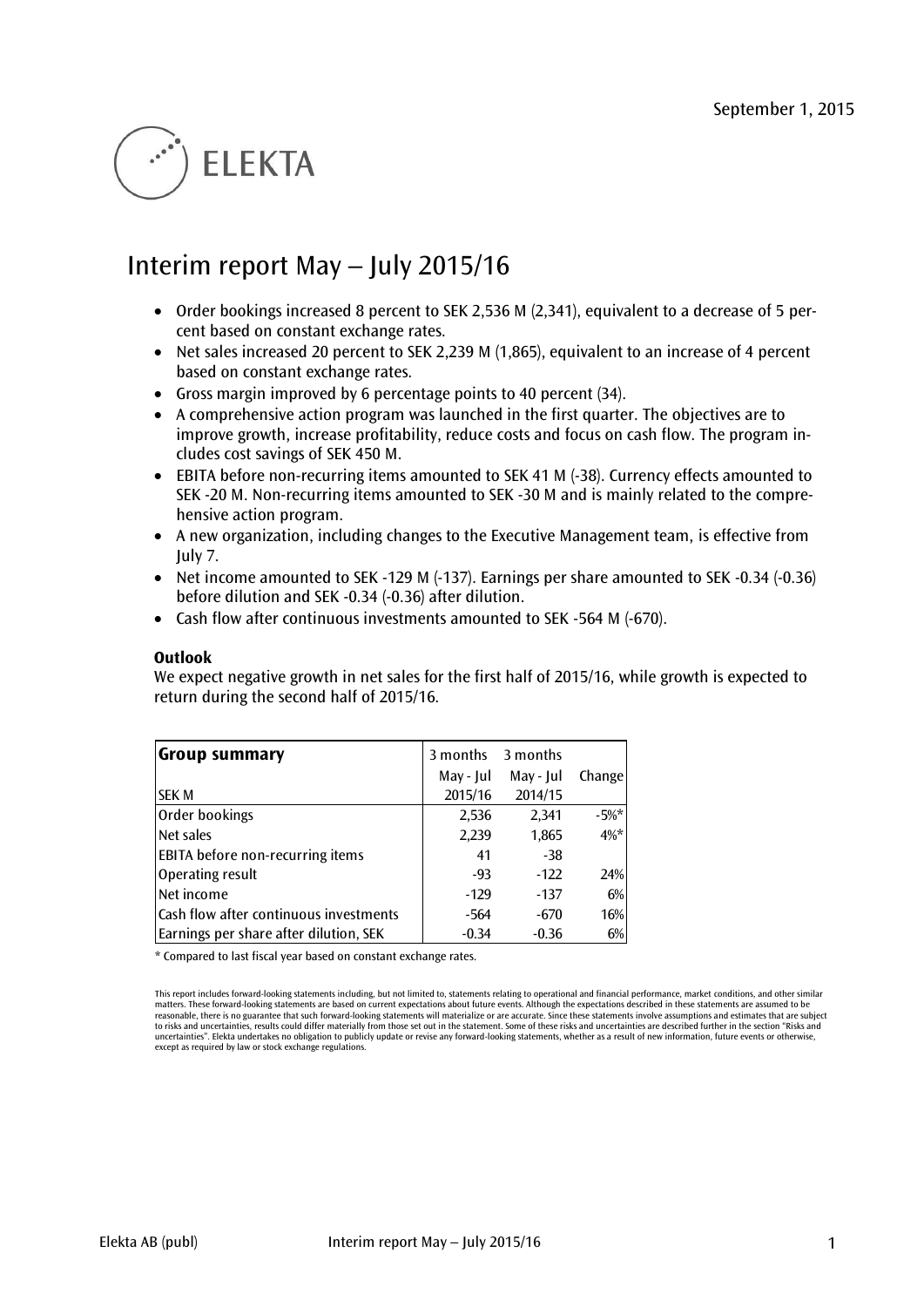# **President and CEO comments**

*To reverse Elekta's weak financial performance during 2014/15 we launched a comprehensive action program with the objectives of strengthening growth, improving profitability, reducing costs and focusing on cash flow. It is gratifying to note that sales rose 4 percent (based on constant exchange rates) in the first quarter, and that the gross margin strengthened 6 percentage points to 40 percent. With the new organization in place and focused on implementation of the action program, I feel confident that this will yield returns.*

# **Market growth**

Total global demand and the underlying medical need for radiation therapy remain highly favorable. We expect the global market to grow by some 3-5 percent per year in the coming years. This is lower than the historical average. Services and software are expected to grow in the higher range of the interval. Emerging markets are still associated with higher risks and lower economic growth.

# **Order bookings**

Order bookings for the first quarter increased by 8 percent, corresponding to a decline of 5 percent based on constant exchange rates. We delivered double digit growth in North and South America, with strong performance in the US. Order bookings in region Europe, Middle East and Africa declined in line with our expectations. This is mainly due to a challenging year-on-year comparison, as order bookings in the first quarter last year were stronger than usual. Order bookings in region Asia Pacific grew by 12 percent based on constant exchange rates with strong performance in Australia, India and China, however, South East Asian markets remain weak.

# **Net sales and EBITA**

Net sales rose by 20 percent in the first quarter, and by 4 percent based on constant exchange rates. Growth was mainly driven by strong performance in software and services, combined with favorable development in regions North and South America and Europe, Middle East and Africa. The solid growth in software and services contributed to the strengthened gross margin of 40 percent (34). EBITA before nonrecurring items increased by SEK 79 M to SEK 41 M (-38).

#### **Cash flow**

Cash flow is developing according to plan. Cash flow for the quarter was slightly better than last year and is expected to continue to improve during the coming quarters. Rolling 12 months ratio of cash flow from operating activities in relation to EBITDA before non-recurring items was 127 percent (126 for fiscal year 2014/15).

# **New organization and a comprehensive action program**

We continue the implementation of our program to improve growth, profitability and cost reductions that we launched in the beginning of this fiscal year. A new organization was effective as of July 7 and during the summer we have performed a thorough review of the efficiency and effectiveness of our operations. We are targeting cost savings of SEK 450 M to be realized within two years. In the first quarter, nonrecurring costs related to the program amounted to SEK 29 M.

# **Leksell Gamma Knife® IconTM approved in the US**

I am pleased that our Leksell Gamma Knife Icon has been granted FDA 510(k) clearance and is now available in core markets throughout Europe and the US. The Icon system is the most precise radiosurgery device on the market, and the only technology with ultra-precise micro-radiosurgery capabilities. Reception has been very positive, and in addition to new system sales, it is also possible to upgrade the installed base of over 200 Leksell Gamma Knife® Perfexion® systems to Icon.

The Atlantic project is progressing well and we have established an Atlantic R&D facility in Crawley which we are using to assemble and validate the system. Meanwhile we are installing the second consortium system for research at MD Anderson Cancer Centre in Houston, USA. We expect all research consortium sites to be installed within the next 16 months.

#### **Outlook for the full-year remain unchanged**

We reiterate our outlook. We expect negative growth in net sales during the first half of 2015/16, while growth is expected to return during the second half of 2015/16.

Tomas Puusepp, President and CEO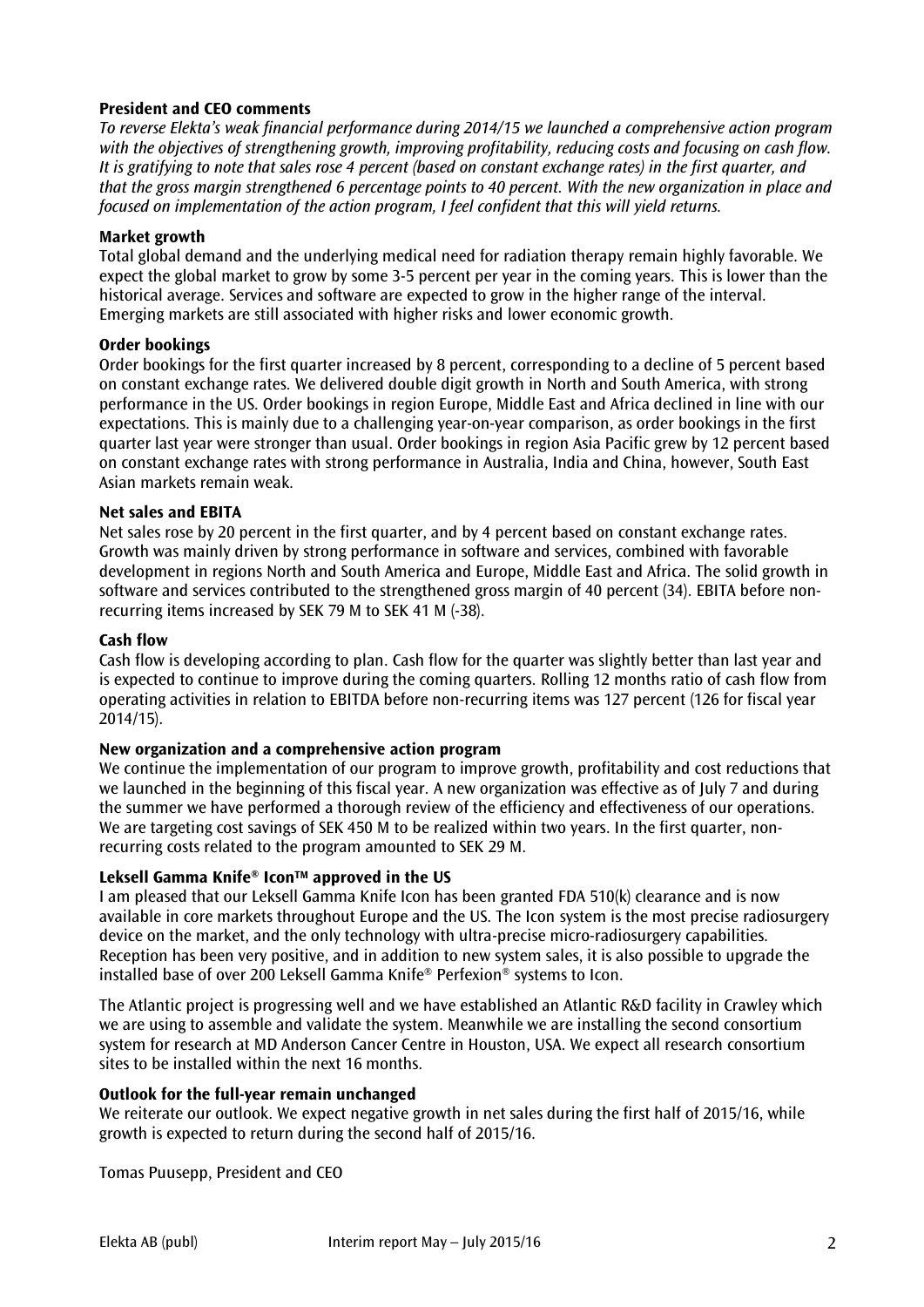*Presented amounts refer to the fiscal year 2015/16 and amounts within parentheses indicate comparative values for the equivalent period last fiscal year unless otherwise stated.*

# **Order bookings and order backlog**

Order bookings increased 8 percent to SEK 2,536 M (2,341) and decreased 5 percent based on constant exchange rates.

| <b>Order bookings</b>          | 3 months  | 3 months  |        |            | 12 months |        | 12 months |
|--------------------------------|-----------|-----------|--------|------------|-----------|--------|-----------|
|                                | May - Jul | May - Jul | Change | Change $*$ | rolling   | Change | May - Apr |
| <b>SEK M</b>                   | 2015/16   | 2014/15   |        |            |           |        | 2014/15   |
| <b>North and South America</b> | 976       | 699       | 40%    | 13%        | 4.229     | $-7%$  | 3,952     |
| Europe, Middle East and Africa | 722       | 983       | $-27%$ | $-30%$     | 4.209     | $-14%$ | 4,470     |
| Asia Pacific                   | 838       | 659       | 27%    | 12%        | 3.664     | 18%    | 3,485     |
| Group                          | 2,536     | 2,341     | 8%     | -5%        | 12.102    | $-4%$  | 11,907    |

\* Compared to last fiscal year based on constant exchange rates.

Order backlog was SEK 17,943 M, compared to SEK 17,087 M on April 30, 2015. Order backlog is converted at closing exchange rates. The translation of the backlog at exchange rates on July 31, 2015 compared to exchange rates on April 30, 2015 resulted in a positive translation difference of SEK 556 M. According to the current delivery plan, the order backlog as per 31 July 2015 is expected to be revenue recognized as follows: 35 percent in the remaining nine months of the fiscal year 2015/16, 25 percent in 2016/17, 15 percent in 2017/18 and 25 percent in 2018/19 and later.

# **Regional development**

#### *North and South America*

The US is mainly a replacement market, with growth primarily in services and software. Consolidation of the hospital market continues, which is driving the market towards more comprehensive solutions and large-scale projects. In the first quarter, new proposals for reimbursement levels were presented in the US. The proposals represent an increase for the hospital segment, but lower levels of reimbursement for freestanding clinics.

Elekta's order bookings increased by 40 percent in the first quarter, up 13 percent based on unchanged exchange rates. Order bookings in the US increased after a weak performance during last fiscal year, and even if development in the US is expected to continue to be volatile, first quarter performance was strong. South America also performed well in the first quarter.

Elekta's contribution margin from the region rose to 25 percent (19) during the quarter, mainly as a result of higher software revenues.

#### *Europe, Middle East and Africa (EMEA)*

Western European markets performed in line with the overall economic trend. Political instability and weak economic development have had a negative impact on growth in several of EMEAs emerging markets.

Elekta's order bookings declined 27 percent during the quarter, down 30 percent based on constant exchange rates. This was in line with expectations and also mainly due to a challenging year-on-year comparison, as order bookings in the first quarter last year were stronger than usual. The company showed a stable trend in Western Europe with significant orders in, for example, France, Austria, Germany and the Netherlands. There has been a strong interest in Leksell Gamma Knife® Icon™, and this is reflected in Icon upgrades by the clinics in Mannheim and Krefeld in Germany, as well as in Leeds in the UK.

Elekta's contribution margin from the region amounted to 21 percent (27) during the quarter. The decrease is mainly related to currency movements affecting the cost base.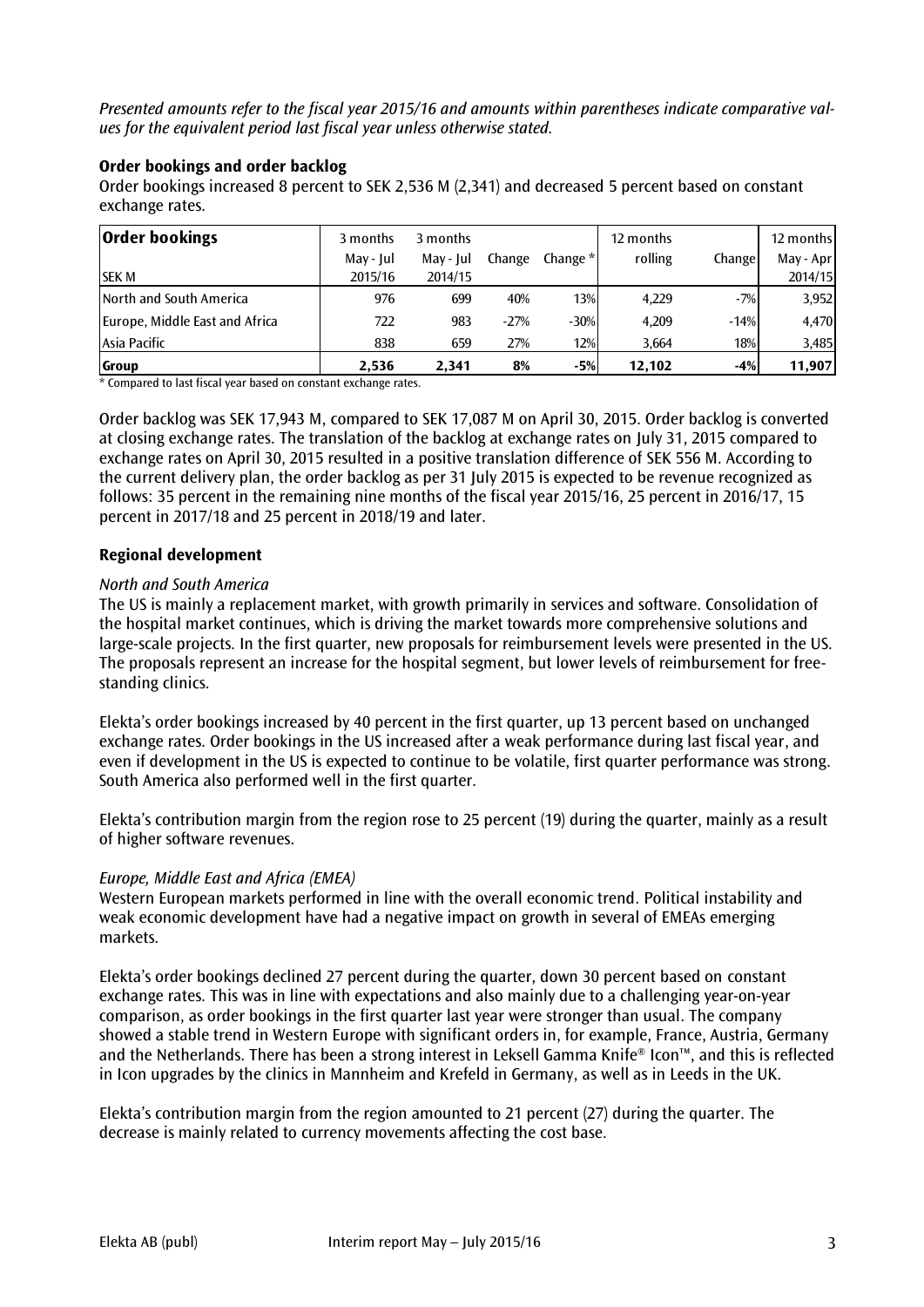# *Region Asia Pacific*

Markets in Asia Pacific showed mixed development. Growth in China continued and is expected to be good for the full year. The markets in South-East Asia declined, and were generally impacted by weaker economic growth and currency movements.

Order bookings rose 27 percent during the quarter, up 12 percent based on unchanged exchange rates. China developed favorably, and demand for Elekta's solutions was good, especially in the fast-growing private sector of the market. Elekta showed strong performance in Australia and India, while the trend in Japan remained flat. Order bookings in South-East Asian markets declined.

Elekta's contribution margin from the region amounted to 20 percent (14) during the period. The increase is mainly attributed to higher service sales.

# **Net sales and earnings**

Net sales increased 20 percent to SEK 2,239 M (1,865), equivalent to an increase of 4 percent based on constant exchange rates.

| Net sales                      | 3 months  | 3 months  |                 |        | 12 months |        | 12 months |
|--------------------------------|-----------|-----------|-----------------|--------|-----------|--------|-----------|
|                                | May - Jul | May - Jul | Change Change * |        | rolling   | Change | May - Apr |
| <b>SEK M</b>                   | 2015/16   | 2014/15   |                 |        |           |        | 2014/15   |
| North and South America        | 914       | 648       | 41%             | 13%    | 3,917     | 22%    | 3,651     |
| Europe, Middle East and Africa | 745       | 657       | 13%             | 8%     | 3,917     | $-9%$  | 3,829     |
| Asia Pacific                   | 580       | 560       | 4%              | $-10%$ | 3,379     | 7%     | 3,359     |
| Group                          | 2,239     | 1.865     | 20%             | 4%     | 11,213    | 5%     | 10.839    |

\* Compared to last fiscal year based on constant exchange rates.

Gross margin was 40 percent (34). The margin increase is mainly a result of higher sales, particularly for software and service, as well as a positive impact from currency movements.

Operating expenses excluding cost of products sold increased by approximately 2 percent over the previous year based on constant exchange rates. Adjusted for acquisitions, operating expenses were basically unchanged. Operating expenses excluding cost of products sold and R&D amortization as a percentage of net sales equaled 36 (38) percent. The decline in relation to net sales is expected to continue during the fiscal year.

R&D expenditure, before capitalization of development costs amounted to SEK 362 M (349), equal to 16 percent (19) of net sales. Capitalization and amortization of development costs in the R&D function amounted to a net of SEK 90 M (99).

| Capitalized development costs                 | 3 months  |             | 3 months 12 months 12 months |           |
|-----------------------------------------------|-----------|-------------|------------------------------|-----------|
|                                               | Maj - Jul | $Maj - Jul$ | rolling                      | May - Apr |
| <b>SEK M</b>                                  | 2015/16   | 2014/15     |                              | 2014/15   |
| Capitalization of development costs           | 156       | 144         | 695                          | 683       |
| of which R&D                                  | 156       | 144         | 692                          | 680       |
| Amortization of capitalized development costs | $-72$     | -51         | $-257$                       | $-236$    |
| of which R&D                                  | $-66$     | $-45$       | $-232$                       | $-211$    |
| Capitalized development costs, net            | 84        | 93          | 438                          | 447       |
| of which R&D                                  | 90        | 99          | 460                          | 469       |

EBITA before non-recurring items amounted to SEK 41 M (-38). The effect from changes in exchange rates was SEK -20 M including hedges. Non-recurring items amounted to SEK -30 M (-2) of which SEK -29 M is related to the ongoing comprehensive action program. Bad debt expenses amounted to SEK -27 M (-8) in the quarter.

Operating result was SEK -93 M (-122). Operating margin amounted to -4 percent (-7).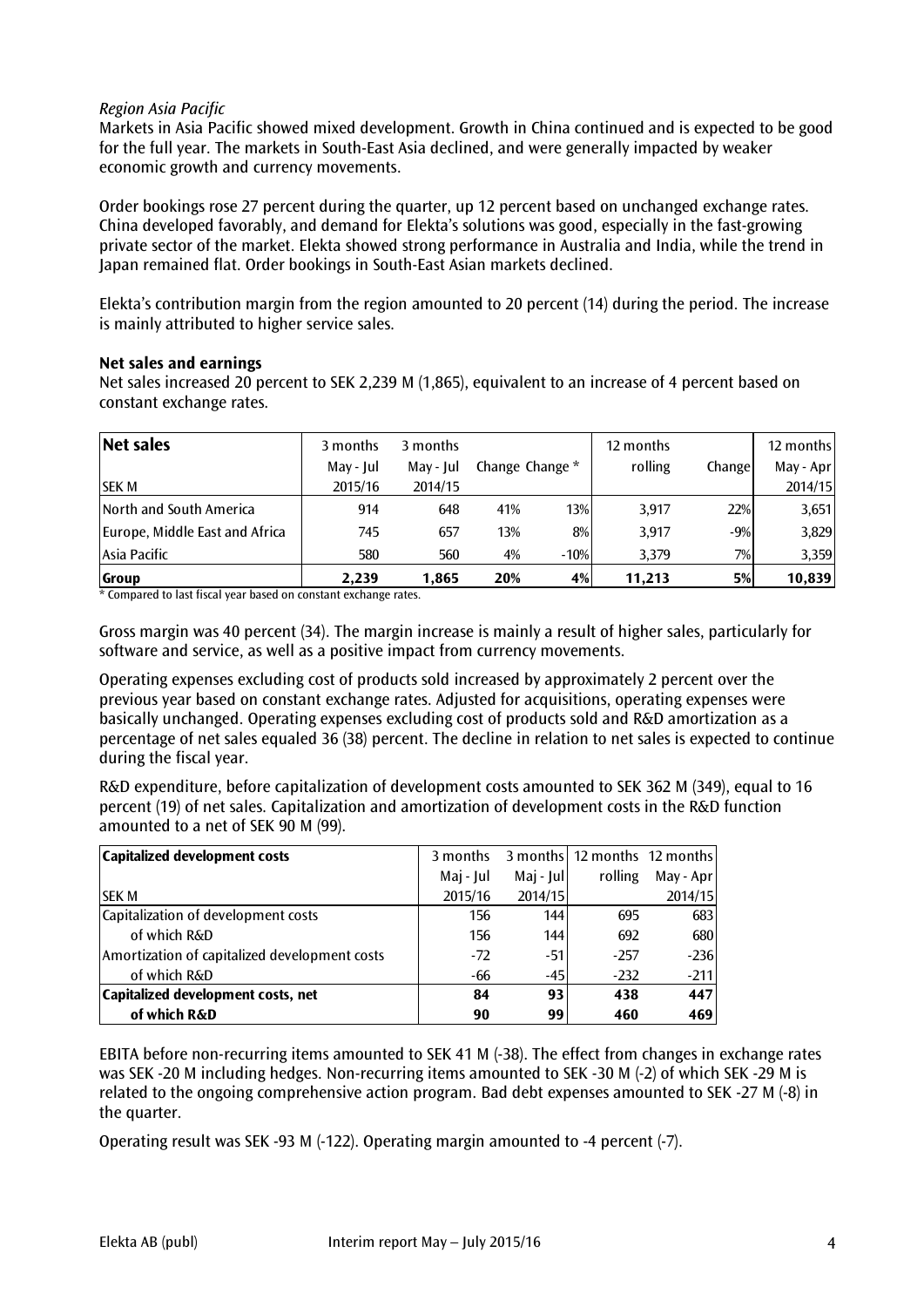Net financial items amounted to SEK -72 M (-54). Interest expense was negatively affected by increased borrowing to be used to repay upcoming debt maturities, and foreign exchange effects on USD denominated debt. Lower interest rates also had a negative impact on interest income on investments.

Profit before tax amounted to SEK -165 M (-176). Tax amounted to SEK 36 M (39). Net income amounted to SEK -129 M (-137). Earnings per share amounted to SEK -0.34 (-0.36) before dilution and SEK -0.34 (-0.36) after dilution. Return on shareholders' equity amounted to 9 percent (18) and return on capital employed amounted to 9 percent (15).

#### **Investments and depreciation**

Continuous investments increased to SEK 215 M (192) including investments in intangible assets of SEK 158 M (144) and investments in other assets of 57 M (48). Investments in intangible assets are mainly related to ongoing R&D programs. Amortization of intangible assets and depreciation of tangible fixed assets amounted to a total of SEK 146 M (115).

# **Working capital**

Net working capital decreased to SEK 1,235 M (1,807) corresponding to 11 percent (17) of net sales. The individual working capital items were significantly impacted by currency movements, however the currency effect on net working capital was relatively small.

| <b>Working capital</b>             | Jul 31, | Jul 31, | Apr 30, |
|------------------------------------|---------|---------|---------|
| <b>ISEK M</b>                      | 2015    | 2014    | 2015    |
| <b>Working capital assets</b>      |         |         |         |
| Inventories                        | 1,480   | 1,280   | 1,297   |
| Accounts receivable                | 4,006   | 3,580   | 4,207   |
| Accrued income                     | 1,957   | 1,801   | 1,895   |
| Other operating receivables        | 855     | 758     | 695     |
| Sum working capital assets         | 8,298   | 7,419   | 8,094   |
| <b>Working capital liabilities</b> |         |         |         |
| Accounts payable                   | 1,023   | 939     | 1,262   |
| Advances from customers            | 2,228   | 1,676   | 2,165   |
| Prepaid income                     | 1,738   | 1,269   | 1,673   |
| <b>Accrued expenses</b>            | 1,801   | 1,405   | 1,789   |
| Other operating liabilities        | 273     | 323     | 324     |
| Sum working capital liabilities    | 7,063   | 5,612   | 7,213   |
| Net working capital                | 1,235   | 1,807   | 881     |
|                                    |         |         |         |
| % of 12 months net sales           | 11%     | 17%     | $8\%$   |

The reduction in working capital is primarily related to changes in Days Sales Outstanding (DSO). Region North and South America has a relatively high level of software sales, with a corresponding high level of prepayments, resulting in a negative DSO number. Region Europe, Middle East and Africa has a higher portion of hardware sales, public tender sales with fixed payment terms, and large part of sales in emerging markets, leading to a high DSO number. The DSO number for region Asia Pacific varies within the region due to local differences in payment terms. The improvement in North and South America in the first quarter is mainly related to a decrease in accounts receivable.

| Days Sales Outstandning (DSO)  | $Iul$ 31. | $Iul$ 31. | Apr 30,          |
|--------------------------------|-----------|-----------|------------------|
|                                | 2015      | 2014      | <b>2015</b>      |
| North and South America        | $-40$     | $-27$     | $-16$            |
| Europe, Middle East and Africa | 166I      | 165I      | 163 <sup>l</sup> |
| Asia Pacific                   | 86        | 86        | 95I              |
| <b>Group</b>                   | 65        | 84        | 76 I             |

\* Days Sales Outstanding (DSO) is calculated as (Accounts receivable + Accrued income - Advances from customers - Prepaid income)/(12 months rolling net sales/365).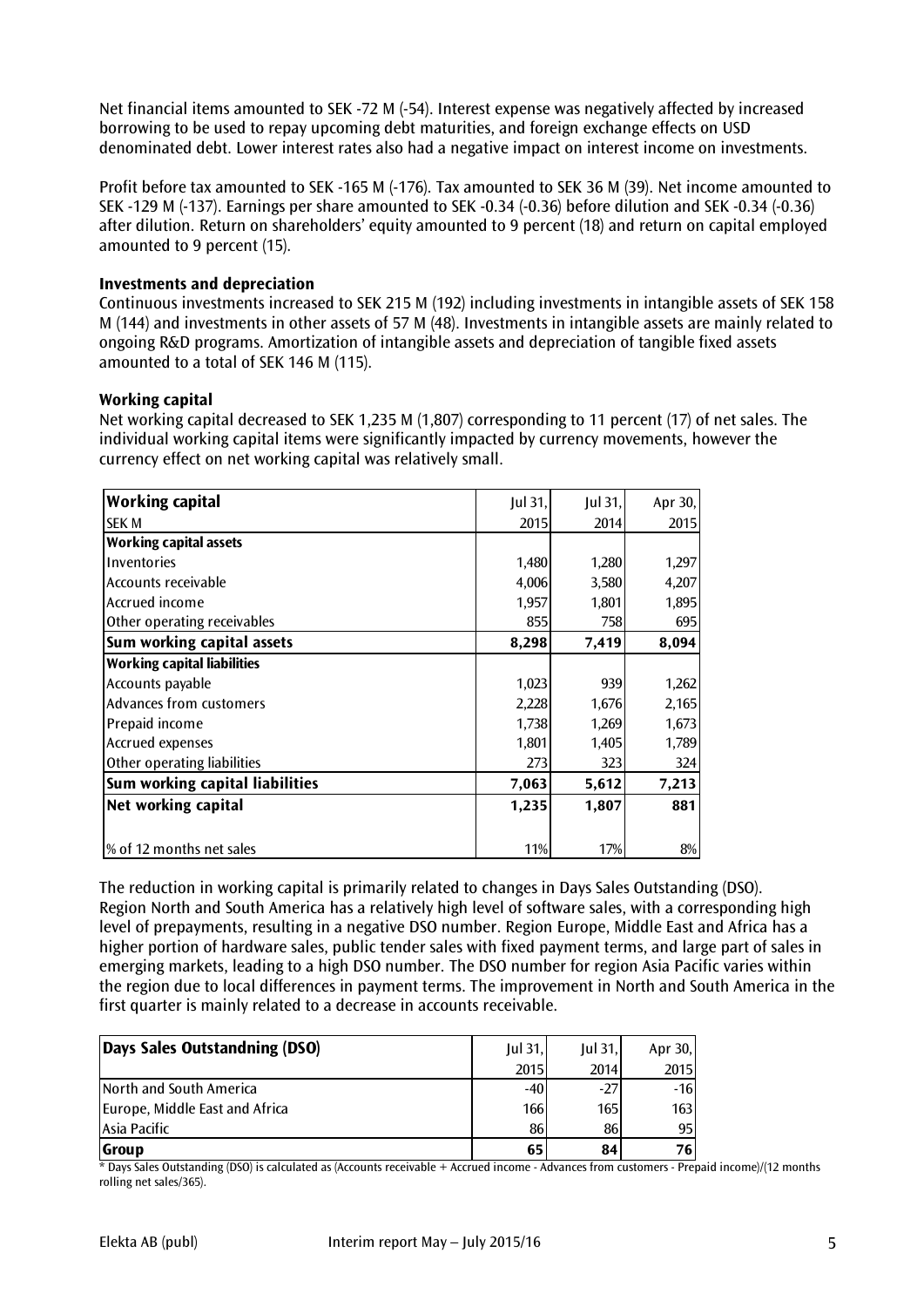# **Cash flow**

Cash flow from operating activities improved to SEK -349 M (-478) mostly as a result of improved operating cash flow of SEK 149 M. Cash flow from operating activities in relation to EBITDA before non-recurring items was 127 percent (126 on April 30, 2015) during the 12 months rolling period. Cash flow after continuous investments improved by SEK 106 M to SEK -564 M (-670). The increase in working capital was in line with the first quarter last year and due to an increase in inventory and a decrease in accounts payable. Investment in intangible assets (capitalizations of development costs) for the full fiscal year are expected to decline in local currency and to be unchanged in SEK (at current exchange rates). Investment in other assets are expected to be reduced in both local currency and SEK.

| <b>Cash flow (extract)</b>                            | 3 months  |            | 3 months 12 months 12 months |           |
|-------------------------------------------------------|-----------|------------|------------------------------|-----------|
|                                                       | May - Jul | May - Jull | rolling                      | May - Apr |
| <b>SEK M</b>                                          | 2015/16   | 2014/15    |                              | 2014/15   |
| <b>Operating cash flow</b>                            | -8        | $-157$     | 1,448                        | 1,299     |
| Change in working capital                             | $-341$    | $-321$     | 504                          | 524       |
| <b>Cash flow from operating activities</b>            | $-349$    | $-478$     | 1,952                        | 1,823     |
| Continuous investments                                | $-215$    | $-192$     | -979                         | $-956$    |
| <b>Cashflow after continuous investments</b>          | $-564$    | $-670$     | 973                          | 867       |
| $\vert$ Cash flow from operating activities / EBITDA* |           |            | 127%                         | 126%      |
| Cash conversion**                                     |           |            | 88%                          | 81%       |

\*EBITDA before non-recurring items

\*\* Cash conversion is calculated as cash flow after continuous investments divided by net income adjusted by depreciation and amortization.

#### **Financial position**

Cash and cash equivalents amounted to SEK 2,748 M (3,265 on April 30, 2015) and interest-bearing liabilities amounted to SEK 6,151 M (6,033 on April 30, 2015). Thus, net debt amounted to SEK 3,403 M (2,768 on April 30, 2015). Net debt/equity ratio was 0.50 (0.42 on April 30, 2015).

The Group's consolidated balance sheet has been affected by changes in exchange rates. The major exchange rates used for translation of the balance sheet are presented on page 11.

The exchange rate effect from the translation of cash and cash equivalents amounted to SEK 86 M (66). The translation difference in long-term interest-bearing liabilities amounted to SEK 131 M (102). Shareholder's equity was affected by exchange rate differences amounting to SEK 232 M (246).

The change in unrealized exchange rate effects from effective cash flow hedges amounted to SEK 108 M (-10) and is reported in other comprehensive income. Closing balance of unrealized exchange rate effects from effective cash flow hedges amounted to SEK -10 M (55) exclusive of tax.

#### **Outlook**

We expect negative growth in net sales for the first half of 2015/16, while growth is expected to return during the second half of 2015/16.

# **Significant events during the reporting period**

#### *Change of President and CEO of Elekta*

On May 13, 2015, Elekta announced that Niklas Savander had, with immediate effect, stepped down from his position as President and CEO of Elekta AB (publ). The Board of Directors had appointed Tomas Puusepp as President and CEO as of May 13, 2015. Tomas Puusepp has, during the past year, been an Executive Director of the Elekta Board and served as President and CEO of Elekta during fiscal years 2005/06 to 2013/14.

#### *Changes to the Executive Management team*

On June 2, Elekta announced a reorganization of the Company as well as changes in its Executive Management team. The new organization was effective as of July 7, 2015.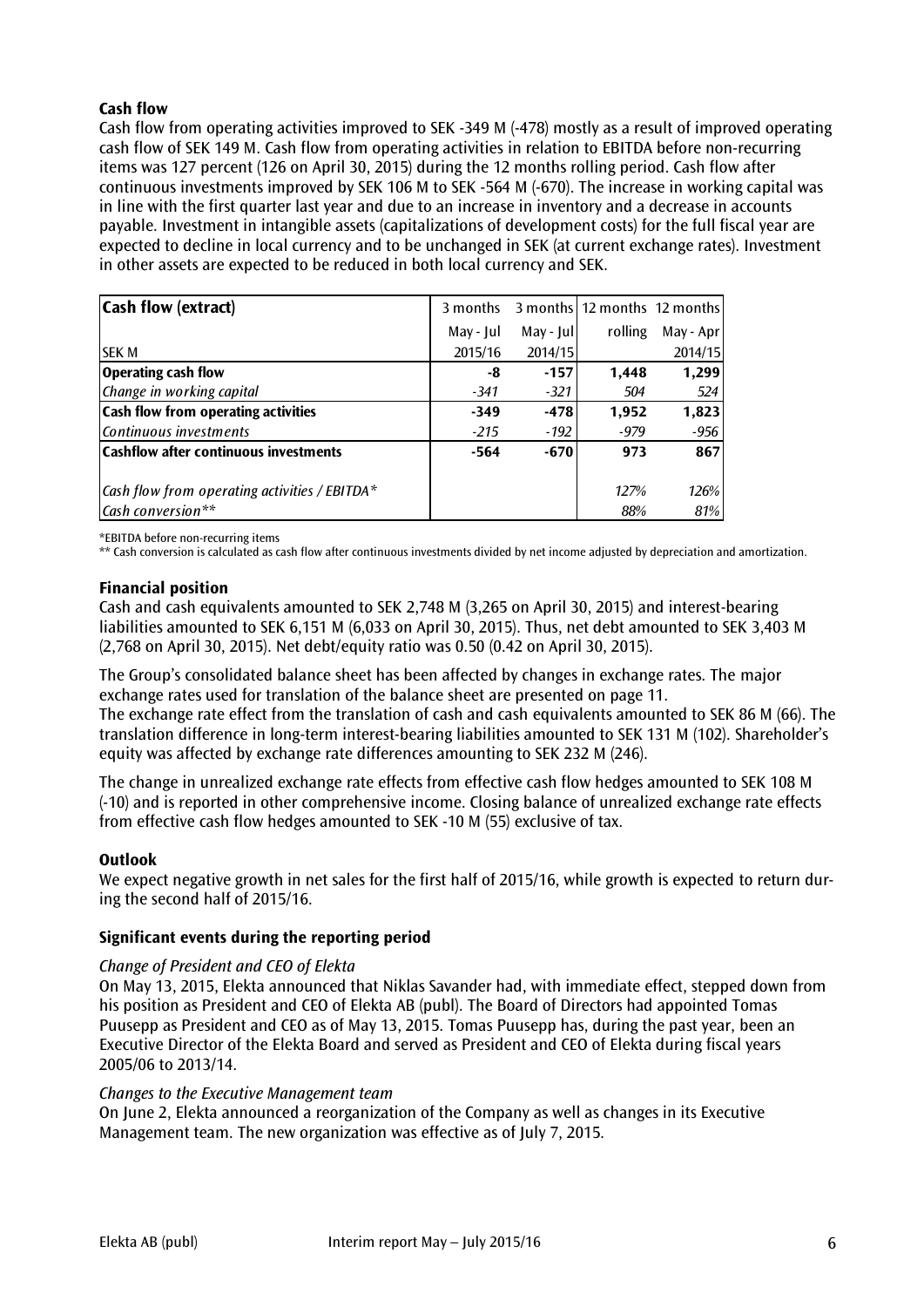All global sales, marketing, service and customer support activities has been brought together under Ian Alexander as Chief Commercial Officer (CCO). The new commercial organization will focus on improving customer service and support activities as well as strengthen Elekta's global reach and brand.

All products and solutions is managed under Chief Operating Officer (COO), Johan Sedihn, with responsibility for the competitiveness of products and solutions, for research and development, manufacturing and supply chain management, as well as for improving effectiveness and cost efficiency in operations.

As of July 7, 2015, Elekta's Executive Management team consist of:

- Tomas Puusepp, President and CEO
- Håkan Bergström, CFO
- Ian Alexander, CCO, responsible for sales, service, marketing and support
- Johan Sedihn, COO, responsible for products and solutions
- Bill Yaeger, EVP Region North America
- Todd Powell, EVP Comprehensive Oncology Solutions, responsible for both Oncology and Software
- Iohn Lapré, EVP Research and Innovation
- Maurits Wolleswinkel, EVP Marketing and Strategy
- Jonas Bolander, EVP Legal and Compliance
- Valerie Binner, EVP Human Resources, from Aug 1

#### *Comprehensive action program*

On June 11, 2015, the comprehensive action program, with the objectives of improving growth, increasing profitability, reduce costs and focus on cash flow, was further outlined. The action program entails company-wide cost reduction initiatives as well as efficiency programs to reduce cost of goods sold. The program includes cost savings of SEK 450 M to be realized in the next two years. Costs directly linked to the action program amount to SEK 29 M in the first quarter and are reported as non-recurring items in the income statement.

#### **Employees**

The average number of employees during the period was 3,777 (3,655). The number of employees on July 31, 2015 totaled 3,828 (3,750) compared to 3,844 on April 30, 2015. The increase over last year is mainly related to the expansion of product development and the acquisitions in Poland and Mexico. The decrease since 30 April is mainly related to the ongoing comprehensive action program.

The average number of employees in the Parent Company was 29 (32).

#### **Shares**

During the period no new B-shares were subscribed through conversion of convertibles. Total number of registered shares on July 31, 2015 was 382,828,775 divided between 14,250,000 A-shares and 368,578,775 B-shares. Fully diluted shares amounted to 400,696,012 including dilution related to the Elekta 2012/17 convertible bond.

#### **Risks and uncertainties**

Elekta's presence in a large number of geographical markets exposes the Group to political and economic risks on a global scale and/or in individual countries.

The competitive landscape for Elekta is continuously changing. The medical equipment industry is characterized by technological developments and continuous improvements of industrial know-how, resulting in companies launching new products and improved methods for treatment. Elekta strives to be the leader in innovation and offer the most competitive product portfolio, developed in close collaboration with key research leaders in the field. To secure the proceeds of research investments, it is of importance that such new products and new technology are protected from the risk of improper use by competitors. When possible and deemed appropriate, Elekta protects its intellectual property rights by way of patents, copyrights and trademark registrations.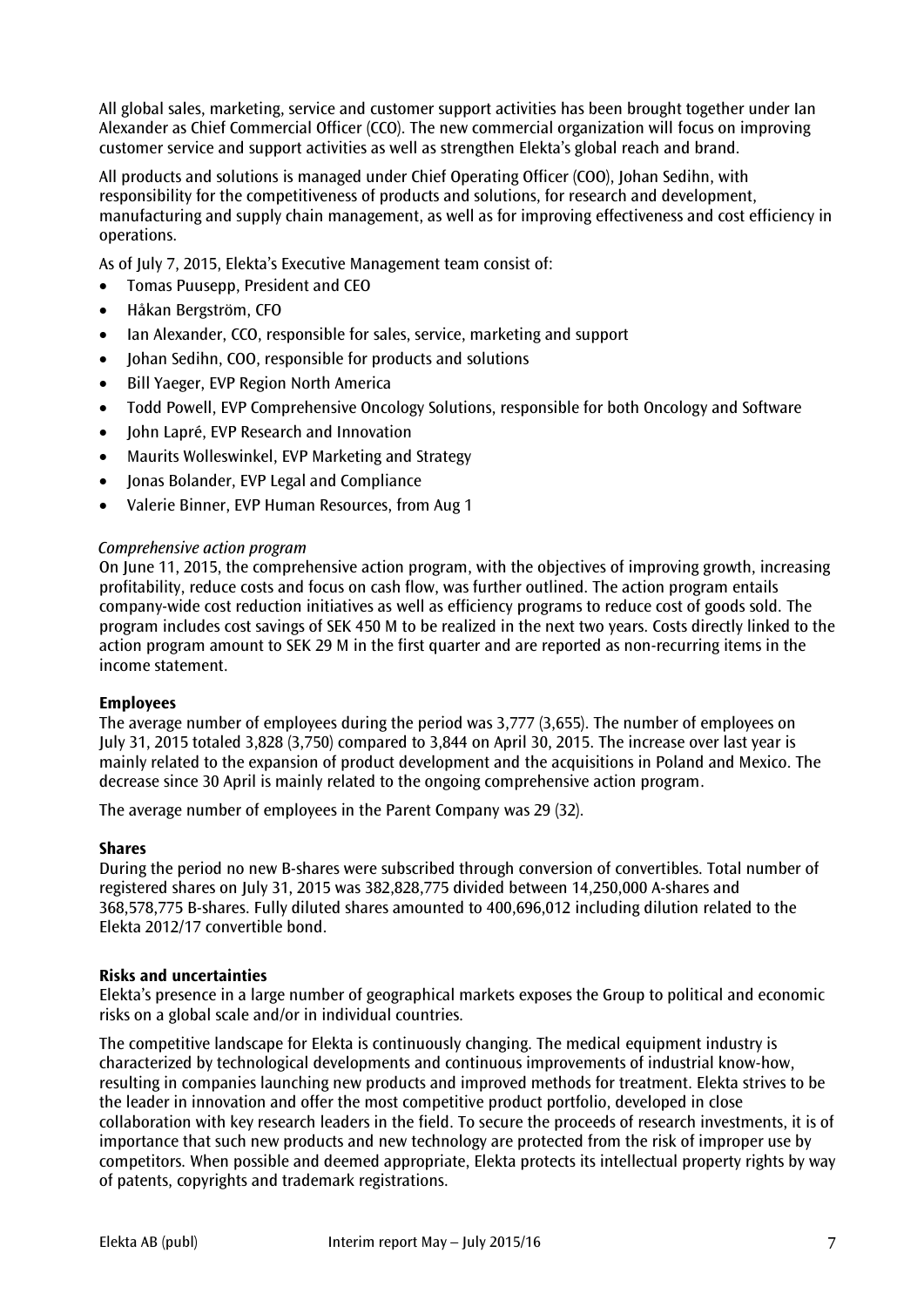Elekta sells solutions through its direct sales force and through an external network of agents and distributors. The Company's continued success is dependent on the ability to establish and maintain successful relationships with customers. Elekta is continuously evaluating how to enter new markets considering both the opportunities and the risks involved. There are regulatory registration requirements with each new market that potentially could delay product introductions and certifications. The stability of the political system in certain countries and the security situation for employees traveling to exposed areas are constantly evaluated. Corruption is a risk and an obstacle for development and growth in some countries. Elekta has implemented a specific anti-corruption policy to guide the business by aiming to be in line with national and international regulations and best practices against corruption.

Elekta's operations comprise several markets that expose the Group to a vast number of laws, regulations, policies and guidelines regarding, for example, health, security, environmental matters, trade restrictions, competition and delivery of products. Elekta's quality systems describes these requirements, which are reviewed and certified by external supervisory bodies and are regularly inspected by authorities in applicable countries, for example the US FDA. Non-compliance of, for example, safety regulations can result in delayed or stopped deliveries of products. Changes in regulations and rules might also increase Elekta's costs and delay the development and introduction of new products.

Elekta depends also on the capability of producing advanced medical equipment, which requires highly qualified personnel. The Company's ability to attract and retain qualified personnel and management has a significant impact on the future success of the Group.

Weak economic development and high levels of public debt might, in some markets, mean less availability of financing for private customers and reduced future health care spending by governments. Political decisions that could impact the healthcare reimbursement systems also constitute a risk factor. Elekta's ability to commercialize products is dependent on the reimbursement level that hospitals and clinics can obtain for different types of treatments. Alterations in the existing reimbursement systems related to medical products, or implementation of new regulations, might impact future product mix in specific markets.

Elekta's delivery of treatment equipment relies largely on customers' readiness to receive the delivery at site. Depending on contractual payment terms a delay can result in postponed invoicing and also affect timing of revenue recognition. The Group's credit risks are normally limited since customer operations are, to a large extent, financed either directly or indirectly by public funds.

Elekta depends on a number of suppliers for components. There is a risk that delivery difficulties might occur due to circumstances beyond Elekta's control. Critical suppliers are regularly followed up regarding delivery precision and quality of components.

In its operations, Elekta is subject to a number of financial risks primarily related to exchange rate fluctuations. In the short-term, the effect of currency movements is reduced through forward contracts. Hedging is conducted on the basis of expected net sales over a period of up to 24 months. The scope of the hedging is determined by the Company's assessment of currency risks. Risk exposure is regulated through a financial policy established by the Board of Directors. The overall responsibility for handling the Group's financial risks, and developing methods and guidelines for dealing with financial risks, rests with the executive management and the finance function. For more detailed information regarding these risks, please see Note 2 in the annual report 2014/15.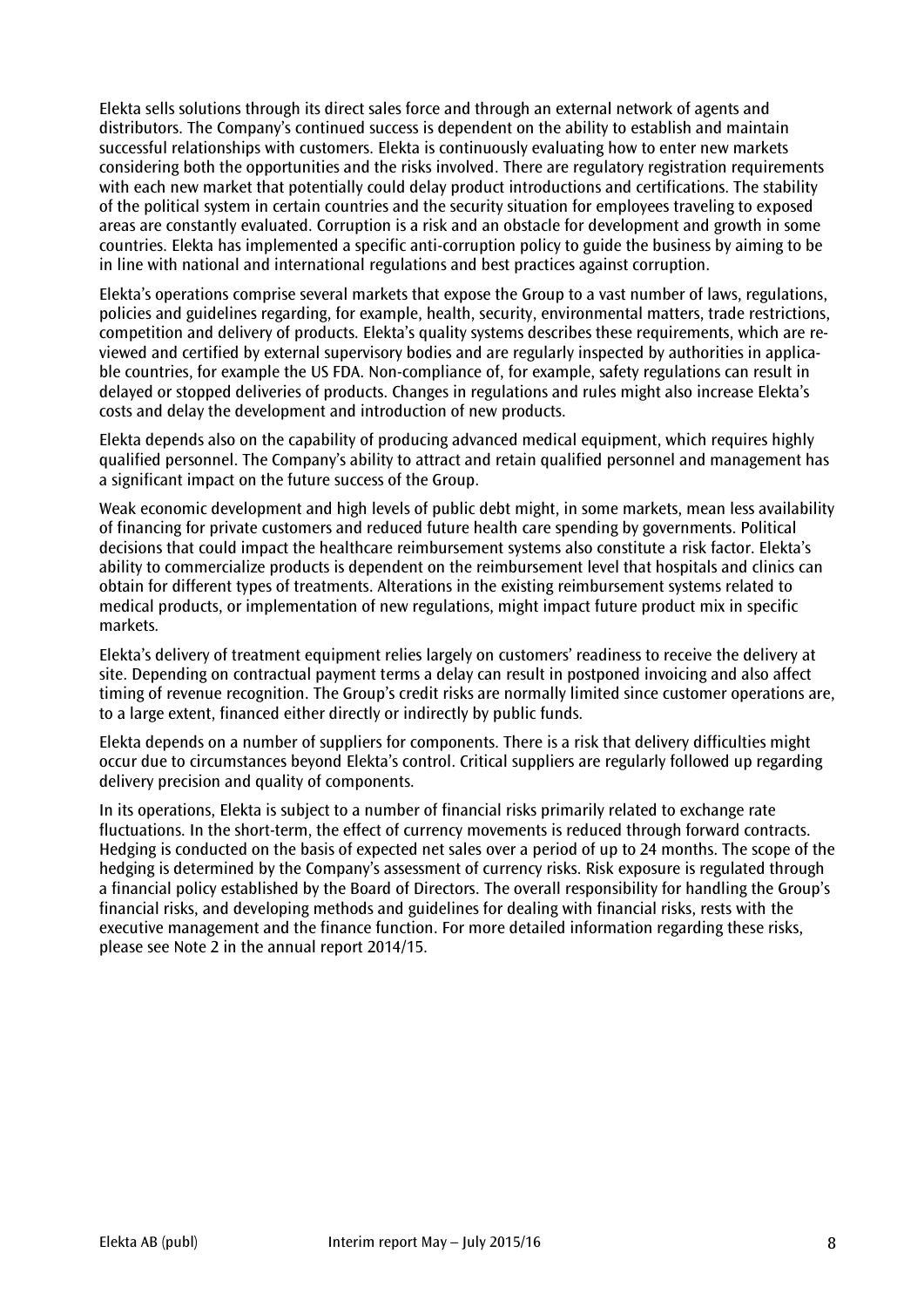The Board of Directors and CEO declare that the undersigned interim report provides a fair overview of the parent company's and Group's operations, their financial position and performance, and describes material risks and uncertainties facing the parent company and other companies in the Group.

Stockholm, September 1, 2015

Laurent Leksell **Example 2** Hans Barella<br>Chairman of the Board **Chairman of the Board** Chairman of the Board Member of the Board Chairman of the Board

Wolfgang Reim<br>Member of the Board

Jan Secher Tomas Puusepp<br>mber of the Board<br>President and CEO Member of the Board

Siaou-Sze Lien **Molfgang Reim** Birgitta Stymne Göransson<br>Member of the Board Member of the Board Member of the Board

*This report has not been reviewed by the Company's auditors.*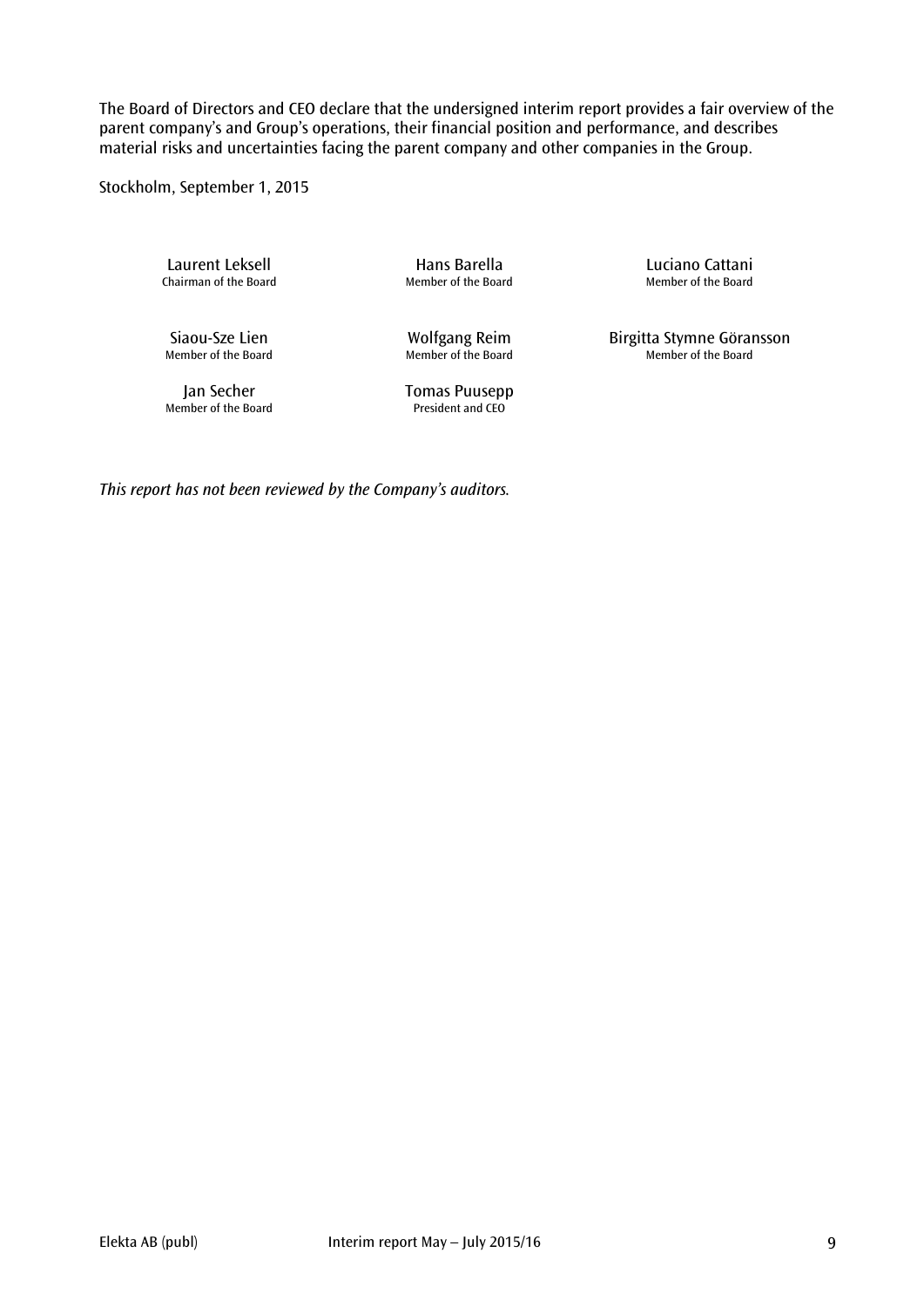# **Conference call**

Elekta will host a telephone conference at 10:00 – 11:00 CET on September 1, with President and CEO Tomas Puusepp and CFO Håkan Bergström.

To take part in the conference call, please dial in about 5-10 minutes in advance.

Sweden: +46 8 566 426 92 UK: +44 203 428 14 13, US: +1 855 753 22 36

The telephone conference will also be broadcasted over the internet (listen only). Please use the link: <http://event.onlineseminarsolutions.com/r.htm?e=1032100&s=1&k=32CB2CD1246774C0E07CA0A5018AF47C>

#### **Financial information**

Interim report May – October 2015/16 December 4, 2015 Interim report May – January 2015/16 March 2, 2016 Year-end report May – April  $2015/16$  June 2, 2016

#### **For further information, please contact:**

Håkan Bergström, CFO, Elekta AB (publ) +46 8 587 25 547, hakan.bergstrom@elekta.com

Johan Andersson, Director and Head of Investor Relations, Elekta AB (publ) +46 702 100 451, johan.andersson@elekta.com

Tobias Bülow, Director Financial Communication, Elekta AB (publ) +46 722 215 017, tobias.bulow@elekta.com

#### **Elekta AB (publ)**

Corporate registration number 556170-4015 Kungstensgatan 18, Box 7593, SE 103 93 Stockholm, Sweden

The above information is such that Elekta AB (publ) shall make public in accordance with the Securities Market Act and/or the Financial Instruments Trading Act. The information was published at 07:30 CET on September 1, 2015.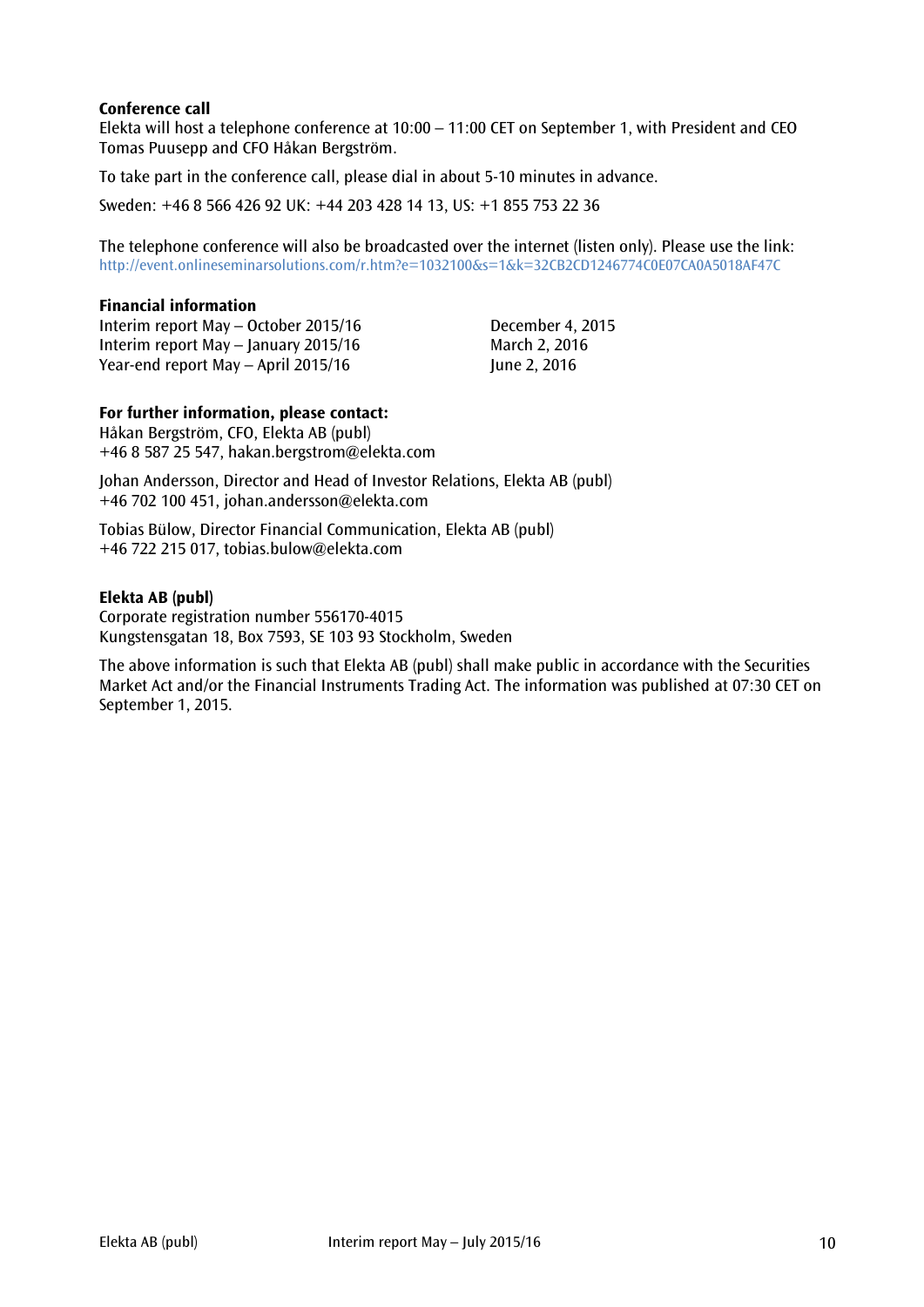# **Accounting principles**

This interim report is prepared, with regard to the Group, according to IAS 34 and the Swedish Annual Accounts Act and, with regard to the Parent Company, according to the Swedish Annual Accounts Act and RFR 2. The accounting principles applied correspond to those presented in Note 1 of the Annual Report 2014/15.

# **Exchange rates**

| Country              | <b>Currency</b> |           | Average rate |        | <b>Closing rate</b> |           |         |                |                      |
|----------------------|-----------------|-----------|--------------|--------|---------------------|-----------|---------|----------------|----------------------|
|                      |                 | May - Jul | May - Jul    | Change | Jul 31,             | $ ul$ 31, | Apr 30, | Change         | Change $\frac{2}{3}$ |
|                      |                 | 2015/16   | 2014/15      |        | 2015                | 2014      |         | 2015 12 months | 3 months             |
| Euroland             | 1 EUR           | 9.322     | 9.118        | 2%     | 9.439               | 9.219     | 9.267   | 2%             | 2%                   |
| <b>Great Britain</b> | 1 GBP           | 12.984    | 11.342       | 14%    | 13.430              | 11.622    | 12.769  | 16%            | 5%                   |
| Japan                | 1 JPY           | 0.069     | 0.066        | 5%     | 0.070               | 0.067     | 0.070   | 4%             | $0\%$                |
| <b>United States</b> | 1 USD           | 8.444     | 6.691        | 26%    | 8.629               | 6.884     | 8.252   | 25%            | 5%                   |

1. July 31 2015 vs July 31 2014

2. July 31 2015 vs April 30 2015

Regarding foreign Group companies, order bookings and income statements are translated at average exchange rates for the reporting period while order backlog and balance sheets are translated at closing exchange rates.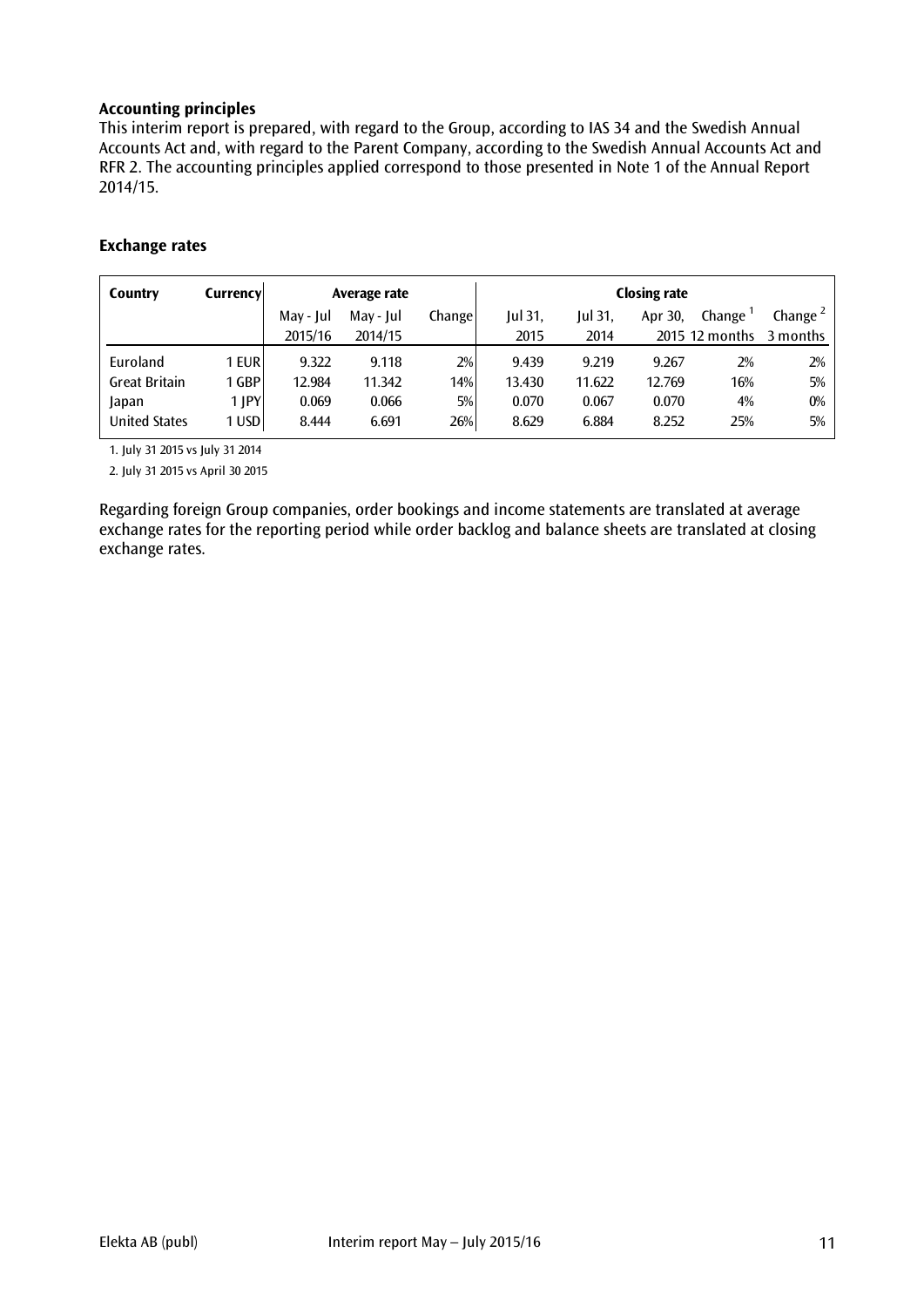# **CONSOLIDATED INCOME STATEMENT AND STATEMENT OF COMPREHENSIVE INCOME**

| <b>SEK M</b>                                                              | 3 months       | 3 months         | 12 months | 12 months      |
|---------------------------------------------------------------------------|----------------|------------------|-----------|----------------|
|                                                                           | May - Jul      | May - Jul        | rolling   | May - Apr      |
| <b>INCOME STATEMENT</b>                                                   | 2015/16        | 2014/15          |           | 2014/15        |
| Net sales                                                                 | 2,239          | 1,865            | 11,213    | 10,839         |
| Cost of products sold                                                     | $-1,354$       | $-1,232$         | $-6,655$  | $-6,533$       |
| <b>Gross income</b>                                                       | 885            | 633              | 4,558     | 4,306          |
| Selling expenses                                                          | $-343$         | $-287$           | $-1,391$  | $-1,335$       |
| Administrative expenses                                                   | $-272$         | $-226$           | $-1,094$  | $-1,048$       |
| R&D expenses                                                              | $-272$         | $-250$           | -974      | $-952$         |
| Exchange rate differences                                                 | -61            | 10               | $-102$    | $-31$          |
| <b>Operating result before non-recurring items</b>                        | -63            | $-120$           | 997       | 940            |
| Transaction and restructuring costs                                       | $-29$          | $-2$             | $-30$     | $-3$           |
| Other non-recurring items                                                 | $-1$           |                  | $-1$      |                |
| <b>Operating result</b>                                                   | -93            | $-122$           | 966       | 937            |
| Result from participations in associates                                  | 2              | $\bf{0}$         | 2         | $\mathbf{0}$   |
| Interest income                                                           | 5              | 8                | 22        | 25             |
| Interest expenses and similar items                                       | $-79$          | -63              | $-275$    | $-259$         |
| Exchange rate differences                                                 | $\bf{0}$       | 1                | 12        | 13             |
| <b>Profit before tax</b>                                                  | $-165$         | $-176$           | 727       | 716            |
| Income taxes                                                              | 36             | 39               | $-161$    | $-158$         |
| Net income                                                                | $-129$         | $-137$           | 566       | 558            |
| Net income attributable to:                                               |                |                  |           |                |
| Parent Company shareholders                                               | $-131$         | $-137$           | 558       | 552            |
| Non-controlling interests                                                 | $\overline{2}$ | $\boldsymbol{0}$ | 8         | 6              |
| Earnings per share before dilution, SEK                                   | $-0.34$        | $-0.36$          | 1.47      | 1.45           |
| Earnings per share after dilution, SEK                                    | $-0.34$        | $-0.36$          | 1.47      | 1.45           |
|                                                                           |                |                  |           |                |
| STATEMENT OF COMPREHENSIVE INCOME                                         |                |                  |           |                |
| Net income                                                                | $-129$         | $-137$           | 566       | 558            |
| Other comprehensive income:                                               |                |                  |           |                |
| Items that will not be reclassified to the income statement               |                |                  |           |                |
| Remeasurements of defined benefit pension plans                           |                |                  | -6        | $-6$           |
| Tax                                                                       |                |                  | 2         | $\overline{2}$ |
| Total items that will not be reclassified to the income statement         |                |                  | $-4$      | $-4$           |
| Items that subsequently may be reclassified to the income statement       |                |                  |           |                |
| Revaluation of cash flow hedges                                           | 108            | $-10$            | -64       | $-182$         |
| Translation differences from foreign operations                           | 232            | 246              | 732       | 746            |
| Tax                                                                       | $-22$          | 1                | 16        | 39             |
| Total items that subsequently may be reclassified to the income statement | 318            | 237              | 684       | 603            |
| Other comprehensive income for the period                                 | 318            | 237              | 680       | 599            |
| Comprehensive income for the period                                       | 189            | 100              | 1,246     | 1,157          |
|                                                                           |                |                  |           |                |
| Comprehensive income attributable to:                                     |                |                  |           |                |
| Parent Company shareholders                                               | 188            | 99               | 1,240     | 1,151          |
| Non-controlling interests                                                 | $\mathbf{1}$   | 1                | 6         | 6              |
|                                                                           |                |                  |           |                |
| <b>RESULT OVERVIEW</b>                                                    | 3 months       | 3 months         | 12 months | 12 months      |
|                                                                           | May - Jul      | May - Jul        | rolling   | May - Apr      |
| <b>SEK M</b>                                                              | 2015/16        | 2014/15          |           | 2014/15        |
| Operating result/EBIT before non-recurring items                          | -63            | $-120$           | 997       | 940            |
| Amortization:                                                             |                |                  |           |                |
| capitalized development costs                                             | 72             | 51               | 257       | 236            |
| acquisitions                                                              | 32             | 31               | 131       | 130            |
| <b>EBITA before non-recurring items</b>                                   | 41             | $-38$            | 1,385     | 1,306          |
| Depreciation                                                              | 42             | 33               | 155       | 146            |
| <b>EBITDA before non-recurring items</b>                                  | 83             | $-5$             | 1,540     | 1,452          |
|                                                                           |                |                  |           |                |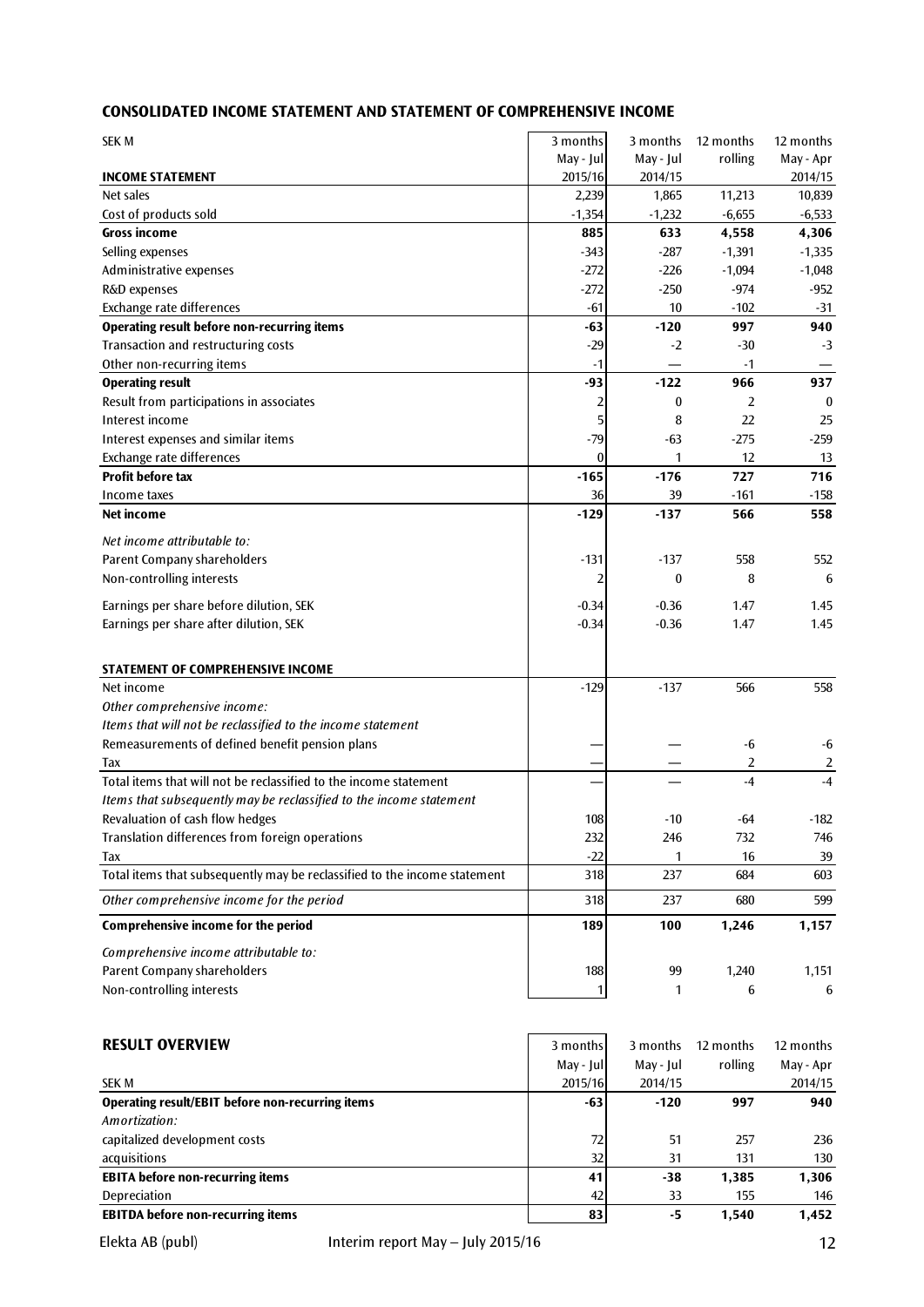# **CONSOLIDATED BALANCE SHEET**

| <b>SEK M</b>                            | Jul 31,<br>2015 | Jul 31,<br>2014 | Apr 30,<br>2015 |
|-----------------------------------------|-----------------|-----------------|-----------------|
| <b>Non-current assets</b>               |                 |                 |                 |
| Intangible assets                       | 8,452           | 7,160           | 8,174           |
| Tangible fixed assets                   | 930             | 661             | 881             |
| <b>Financial assets</b>                 | 403             | 385             | 371             |
| Deferred tax assets                     | 276             | 177             | 224             |
| <b>Total non-current assets</b>         | 10,061          | 8,383           | 9,650           |
| <b>Current assets</b>                   |                 |                 |                 |
| Inventories                             | 1,480           | 1,280           | 1,297           |
| Accounts receivable                     | 4,006           | 3,580           | 4,207           |
| Accrued income                          | 1,957           | 1,801           | 1,895           |
| Current tax assets                      | 89              | 37              | 92              |
| Derivative financial instruments        | 119             | 103             | 83              |
| Other current receivables               | 855             | 758             | 695             |
| Cash and cash equivalents               | 2,748           | 1,595           | 3,265           |
| <b>Total current assets</b>             | 11,254          | 9,154           | 11,534          |
| <b>Total assets</b>                     | 21,315          | 17,537          | 21,184          |
| Elekta's owners' equity                 | 6,826           | 6,349           | 6,638           |
| Non-controlling interests               | 9               | 8               | 8               |
| <b>Total equity</b>                     | 6,835           | 6,357           | 6,646           |
| <b>Non-current liabilities</b>          |                 |                 |                 |
| Long-term interest-bearing liabilities  | 5,047           | 4,468           | 4,958           |
| Deferred tax liabilities                | 776             | 707             | 732             |
| Other long-term liabilities             | 269             | 167             | 279             |
| <b>Total non-current liabilities</b>    | 6,092           | 5,342           | 5,969           |
| <b>Current liabilities</b>              |                 |                 |                 |
| Short-term interest-bearing liabilities | 1,104           | 132             | 1,075           |
| Accounts payable                        | 1,023           | 939             | 1,262           |
| Advances from customers                 | 2,228           | 1,676           | 2,165           |
| Prepaid income                          | 1,738           | 1,269           | 1,673           |
| <b>Accrued expenses</b>                 | 1,801           | 1,405           | 1,789           |
| <b>Current tax liabilities</b>          | 86              | 65              | 119             |
| Derivative financial instruments        | 135             | 29              | 162             |
| Other current liabilities               | 273             | 323             | 324             |
| <b>Total current liabilities</b>        | 8,388           | 5,838           | 8,569           |
| <b>Total equity and liabilities</b>     | 21,315          | 17,537          | 21,184          |
| Assets pledged                          | 17              | 10              | 18              |
| <b>Contingent liabilities</b>           | 52              | 47              | 59              |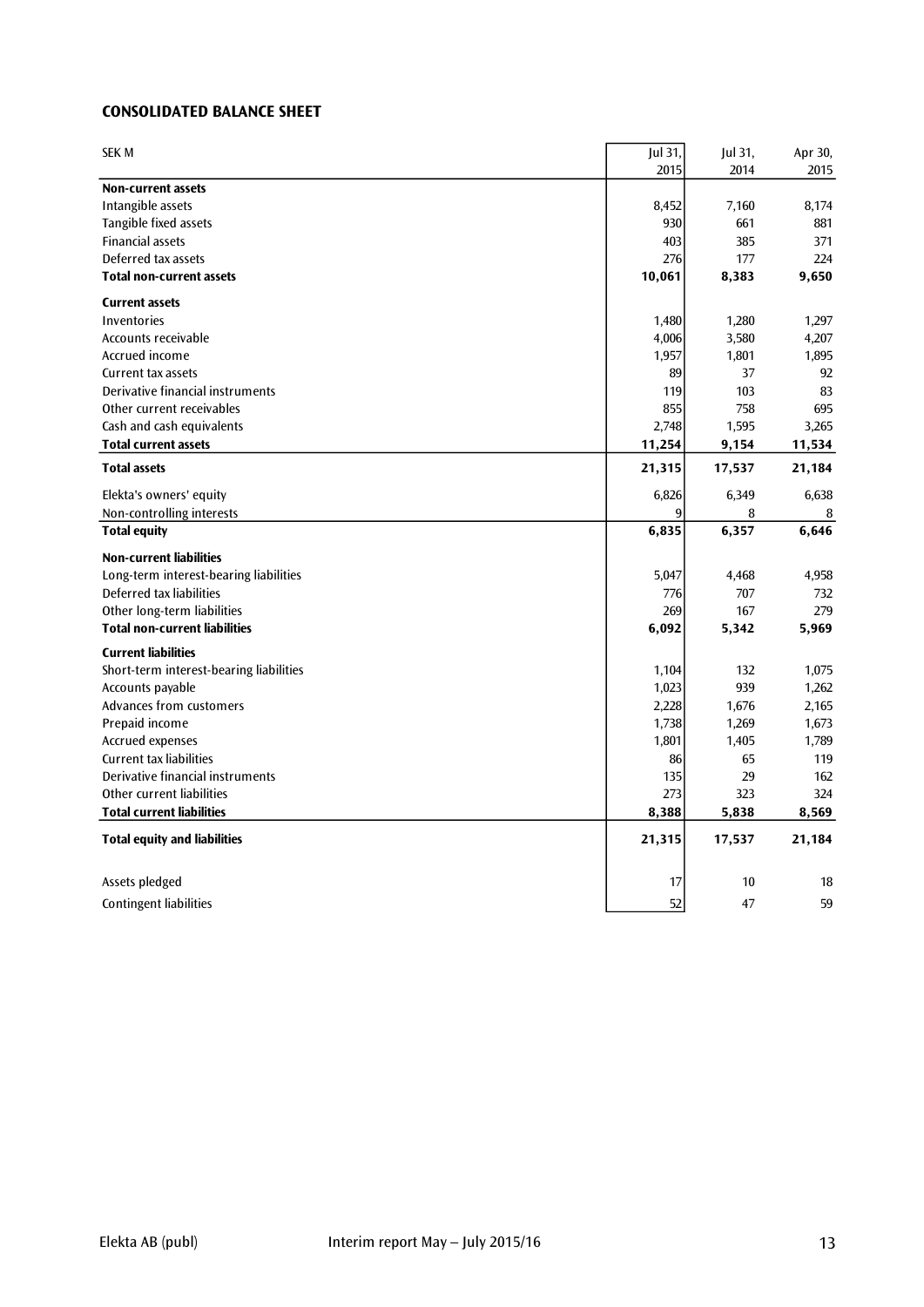| <b>CASH FLOW</b>                                                                                 | 3 months   |           | 3 months 12 months 12 months |           |
|--------------------------------------------------------------------------------------------------|------------|-----------|------------------------------|-----------|
|                                                                                                  | May - Jul  | May - Jul | rolling                      | May - Apr |
| <b>SEK M</b>                                                                                     | 2015/16    | 2014/15   |                              | 2014/15   |
| Profit before tax                                                                                | $-165$     | $-176$    | 727                          | 716       |
| Amortization & Depreciation                                                                      | <b>146</b> | 115       | 543                          | 512       |
| Interest net                                                                                     | 63         | 45        | 210                          | 192       |
| Other non-cash items                                                                             | 46         | 42        | 415                          | 411       |
| Interest received and paid                                                                       | $-50$      | $-35$     | $-185$                       | $-170$    |
| Income taxes paid                                                                                | $-48$      | $-148$    | $-262$                       | $-362$    |
| Operating cash flow                                                                              | -8         | $-157$    | 1,448                        | 1,299     |
| Increase $\left(\frac{1}{2}\right)$ decrease $\left(\frac{1}{2}\right)$ in inventories           | $-132$     | $-136$    | 31                           | 27        |
| Increase $\left(\frac{1}{2}\right)$ decrease $\left(\frac{1}{2}\right)$ in operating receivables | 175        | 551       | 156                          | 532       |
| Increase $\left(\frac{1}{2}\right)$ decrease $\left(\frac{1}{2}\right)$ in operating liabilities | $-384$     | $-736$    | 317                          | $-35$     |
| Change in working capital                                                                        | $-341$     | $-321$    | 504                          | 524       |
| Cash flow from operating activities                                                              | $-349$     | $-478$    | 1,952                        | 1,823     |
| Investments intangible assets                                                                    | $-158$     | $-144$    | $-693$                       | $-679$    |
| Investments other assets                                                                         | $-57$      | $-48$     | $-286$                       | $-277$    |
| Continuous investments                                                                           | $-215$     | $-192$    | -979                         | -956      |
| <b>Cash flow after continuous investments</b>                                                    | $-564$     | $-670$    | 973                          | 867       |
| Business combinations and investments in associates                                              | $-12$      | $-47$     | $-153$                       | $-188$    |
| <b>Cash flow after investments</b>                                                               | $-576$     | $-717$    | 820                          | 679       |
| Cash flow from financing activities                                                              | $-27$      | $-1$      | 160                          | 186       |
| Cash flow for the period                                                                         | $-603$     | $-718$    | 980                          | 865       |
| Exchange rate differences                                                                        | 86         | 66        | 173                          | 153       |
| Change in cash and cash equivalents for the period                                               | $-517$     | $-652$    | 1,153                        | 1,018     |

| <b>CHANGES IN EQUITY</b> |  |  |
|--------------------------|--|--|

| <b>CHANGES IN EQUITY</b>                  | 3 months  | 3 months  | 12 months |
|-------------------------------------------|-----------|-----------|-----------|
|                                           | May - Jul | May - Jul | May - Apr |
| <b>SEK M</b>                              | 2015/16   | 2014/15   | 2014/15   |
| <b>Attributable to Elekta's owners</b>    |           |           |           |
| Opening balance                           | 6,638     | 6,249     | 6,249     |
| Comprehensive income for the period       | 188       | 99        | 1,151     |
| Conversion of convertible loan            |           | $\bf{0}$  | $\bf{0}$  |
| <b>Dividend</b>                           |           |           | -763      |
| Total                                     | 6,826     | 6,349     | 6,638     |
| Attributable to non-controlling interests |           |           |           |
| Opening balance                           | 8         | 8         | 8         |
| Comprehensive income for the period       |           |           | 6         |
| <b>Dividend</b>                           |           |           | -6        |
| Total                                     | 9         | 8         | 8         |
| <b>Closing balance</b>                    | 6,835     | 6,357     | 6,646     |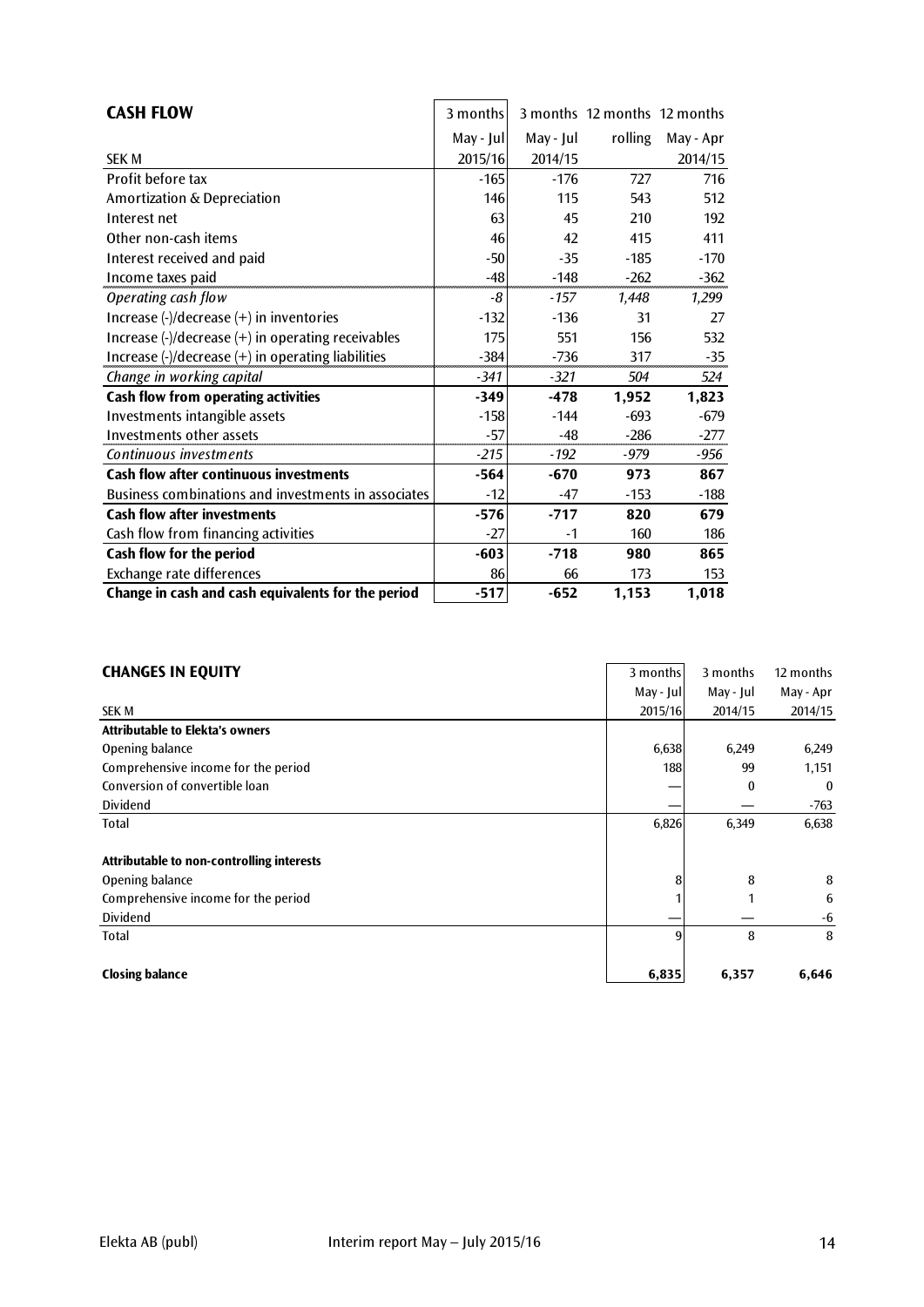# **Financial instruments**

The table below shows the Group's financial instruments for which fair value is different than carrying value. The fair value of all other financial instruments is assumed to correspond to the carrying value.

|                                         | Jul 31, 2015 |            | Jul 31, 2014 |            | Apr 30, 2015 |            |
|-----------------------------------------|--------------|------------|--------------|------------|--------------|------------|
|                                         | Carrying     |            | Carrying     |            | Carrying     |            |
| <b>SEK M</b>                            | amount       | Fair value | amount       | Fair value | amount       | Fair value |
| Long-term interest-bearing liabilities  | 5.047        | 5.310      | 4.468        | 4.732      | 4.958        | 5,252      |
| Short-term interest-bearing liabilities | 1.104        | 1.130      | 132          | 132        | 1.075        | 1.093      |

The Group's financial assets and financial liabilities, which have been measured at fair value, have been categorized in the fair value hierarchy. The different levels are defined as follows:

- Level 1: Quoted prices on an active market for identical assets or liabilities
- Level 2: Other observable data than quoted prices included in Level 1, either directly (that is, price quotations) or indirectly (that is, obtained from price quotations)
- Level 3: Data not based on observable market data

|                                                                 |                | $ ul$ 31, | $ ul$ 31,      | Apr 30, |
|-----------------------------------------------------------------|----------------|-----------|----------------|---------|
| <b>SEK M</b>                                                    | Level          | 2015      | 2014           | 2015    |
| <b>FINANCIAL ASSETS</b>                                         |                |           |                |         |
| Financial assets measured at fair value through profit or loss: |                |           |                |         |
| Derivative financial instruments - non-hedging                  | 2              | 43        | 30             | 70      |
| Derivatives used for hedging purposes:                          |                |           |                |         |
| Derivative financial instruments - hedging                      | 2              | 89        | 80             | 15      |
| <b>Total financial assets</b>                                   |                | 132       | 110            | 85      |
| <b>FINANCIAL LIABILITIES</b>                                    |                |           |                |         |
| Financial liabilities at fair value through profit or loss:     |                |           |                |         |
| Derivative financial instruments – non-hedging                  | 2              | 48        | 13             | 44      |
| Contingent consideration                                        | 3              | 136       | $\overline{2}$ | 152     |
| Derivatives used for hedging purposes:                          |                |           |                |         |
| Derivative financial instruments - hedging                      | $\overline{2}$ | 102       | 25             | 133     |
| <b>Total financial liabilities</b>                              |                | 286       | 40             | 329     |

#### **Financial instruments measured at fair value**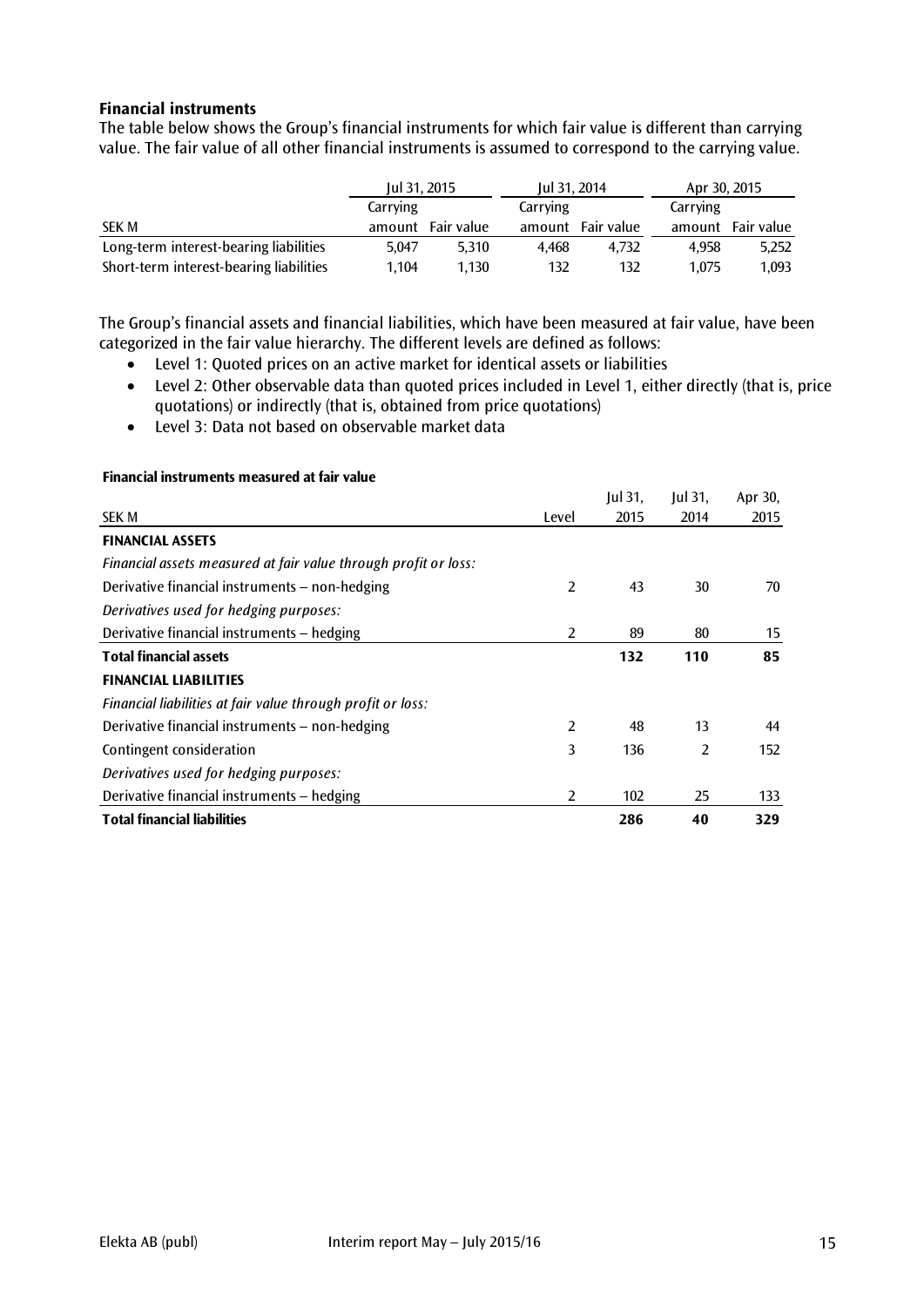| <b>KEY FIGURES</b>                                            | 12 months      | 12 months      | 12 months      | 12 months      | 12 months | 3 months     | 3 months      |
|---------------------------------------------------------------|----------------|----------------|----------------|----------------|-----------|--------------|---------------|
|                                                               | May - Apr      | May - Apr      | May - Apr      | May - Apr      | May - Apr | May-Jul      | May - Jul     |
|                                                               | 2010/11        | 2011/12        | 2012/13        | 2013/14        | 2014/15   | 2014/15      | 2015/16       |
| Order bookings, SEK M                                         | 9,061          | 10,815         | 12,117         | 12,253         | 11,907    | 2,341        | 2,536         |
| Net sales, SEK M                                              | 7,904          | 9,048          | 10,339         | 10,694         | 10,839    | 1,865        | 2,239         |
| Operating result, SEK M<br>Operating margin before non-       | 1,502          | 1,849          | 2,012          | 1,727          | 937<br>9  | $-122$<br>-6 | $-93$<br>$-3$ |
| recurring items, %<br>Operating margin, %<br>Profit margin, % | 19<br>19<br>19 | 20<br>20<br>19 | 20<br>19<br>17 | 18<br>16<br>14 | 9<br>7    | $-7$<br>$-9$ | $-4$<br>$-7$  |
| Shareholders' equity, SEK M                                   | 3,833          | 5,010          | 5,560          | 6,257          | 6,646     | 6,357        | 6,835         |
| Capital employed, SEK M                                       | 4,714          | 9,540          | 10,112         | 10,743         | 12,678    | 10,957       | 12,986        |
| Equity/assets ratio, %                                        | 43             | 33             | 34             | 35             | 31        | 36           | 32            |
| Net debt/equity ratio                                         | $-0.13$        | 0.53           | 0.36           | 0.36           | 0.42      | 0.47         | 0.50          |
| Return on shareholders' equity, %                             | 30             | 29             | 27             | 21             | 9         | 18           | 9             |
| Return on capital employed, %                                 | 35             | 28             | 21             | 17             | 9         | 15           | 9             |

| <b>DATA PER SHARE</b>          | 12 months    | 12 months    | 12 months    | 12 months  | 12 months     | 3 months   | 3 months   |
|--------------------------------|--------------|--------------|--------------|------------|---------------|------------|------------|
|                                | May - Apr    | May - Apr    | May - Apr    | May - Apr  | May - Apr     | May-Jul    | May - Jul  |
|                                | 2010/11      | 2011/12      | 2012/13      | 2013/14    | 2014/15       | 2014/15    | 2015/16    |
| Earnings per share             |              |              |              |            |               |            |            |
| before dilution, SEK           | 2.76         | 3.26         | 3.52         | 3.01       | 1.45          | $-0.36$    | $-0.34$    |
| after dilution, SEK            | 2.73         | 3.23         | 3.52         | 3.00       | 1.45          | $-0.36$    | $-0.34$    |
| Cash flow per share            |              |              |              |            |               |            |            |
| before dilution. SEK           | 1.31         | $-7.07$      | 3.17         | 1.31       | 1.78          | $-1.88$    | $-1.51$    |
| after dilution, SEK            | 1.30         | $-7.01$      | 3.17         | 1.24       | 1.78          | $-1.88$    | $-1.51$    |
| Shareholders' equity per share |              |              |              |            |               |            |            |
| before dilution, SEK           | 10.22        | 13.19        | 14.55        | 16.39      | 17.41         | 16.58      | 17.90      |
| after dilution, SEK            | 10.61        | 13.31        | 14.55        | 20.32      | 17.41         | 16.58      | 17.90      |
| Average number of shares       |              |              |              |            |               |            |            |
| before dilution, 000s          | 373,364      | 376,431      | 380,672      | 381,277    | 381,287       | 381,287    | 381,287    |
| after dilution, 000s           | 378,028      | 380,125      | 380,672      | 400,686    | 381,287       | 381,287    | 381,287    |
| Number of shares at closing    |              |              |              |            |               |            |            |
| before dilution, 000s          | $374,951$ *) | $378,991$ *) | $381,270$ *) | 381,287 *) | 381,287 $*$ ) | 381,287 *) | 381,287 *) |
| after dilution, 000s           | 383,618      | 384,284      | 381,270      | 400,696    | 381,287       | 381,287    | 381,287    |

In September 2012 a 4:1 share split was conducted. The data per share and number of shares has been restated pro forma.

\*) Number of registered shares at closing excluding treasury shares (1,541,368 per July 31, 2015).

| Data per quarter                        |         | Q1             | Q <sub>2</sub> | Q <sub>3</sub> | 04      | Q <sub>1</sub> | Q <sub>2</sub> | Q <sub>3</sub> | Q4      | Q1      |
|-----------------------------------------|---------|----------------|----------------|----------------|---------|----------------|----------------|----------------|---------|---------|
| <b>SEK M</b>                            | 2013/14 | 2013/14        | 2013/14        |                | 2013/14 | 2014/15        | 2014/15        | 2014/15        | 2014/15 | 2015/16 |
| Order bookings                          | 2,027   | 3,101          | 3,224          |                | 3,901   | 2,341          | 2.876          | 2,834          | 3,856   | 2,536   |
| Net sales                               | 1,912   | 2,443          | 2,385          |                | 3,954   | 1,865          | 2,567          | 2,552          | 3,855   | 2,239   |
| <b>EBITA</b> before non-recurring items |         | 148            | 407            | 340            | 1.288   | $-38$          | 397            | 345            | 601     | 41      |
| Operating result                        |         | 46             | 304            | 260            | 1,117   | $-122$         | 310            | 250            | 499     | $-93$   |
| Cash flow from                          |         |                |                |                |         |                |                |                |         |         |
| operating activities                    | $-391$  |                | 282            | 153            | 1,231   | $-478$         | 436            | 200            | 1,665   | $-349$  |
|                                         |         |                |                |                |         |                |                |                |         |         |
| Order bookings growth based on          |         |                |                |                |         |                |                |                |         |         |
| unchanged exchange rates                | Q1      | Q <sub>2</sub> | Q <sub>3</sub> | 04             |         | Q1             | Q <sub>2</sub> | Q <sub>3</sub> | Q4      | Q1      |
|                                         | 2013/14 | 2013/14        | 2013/14        | 2013/14        |         | 2014/15        | 2014/15        | 2014/15        | 2014/15 | 2015/16 |
| North and South America, %              | $-26$   | 8              | 40             |                | $-4$    | 11             | $-2$           | $-53$          | $-31$   | 13      |
| Europe, Middle East and Africa, %       | 18      | 32             | 15             |                | 13      | 31             | $-33$          | 14             | $-27$   | $-30$   |
| Asia Pacific, %                         | 8       | $-7$           | -9             | $-23$          |         | -5             | 2              | $-23$          | 23      | 12      |
| Group, %                                | $-2$    | 10             | 15             |                | -3      | 12             | $-13$          | $-22$          | $-18$   | -5      |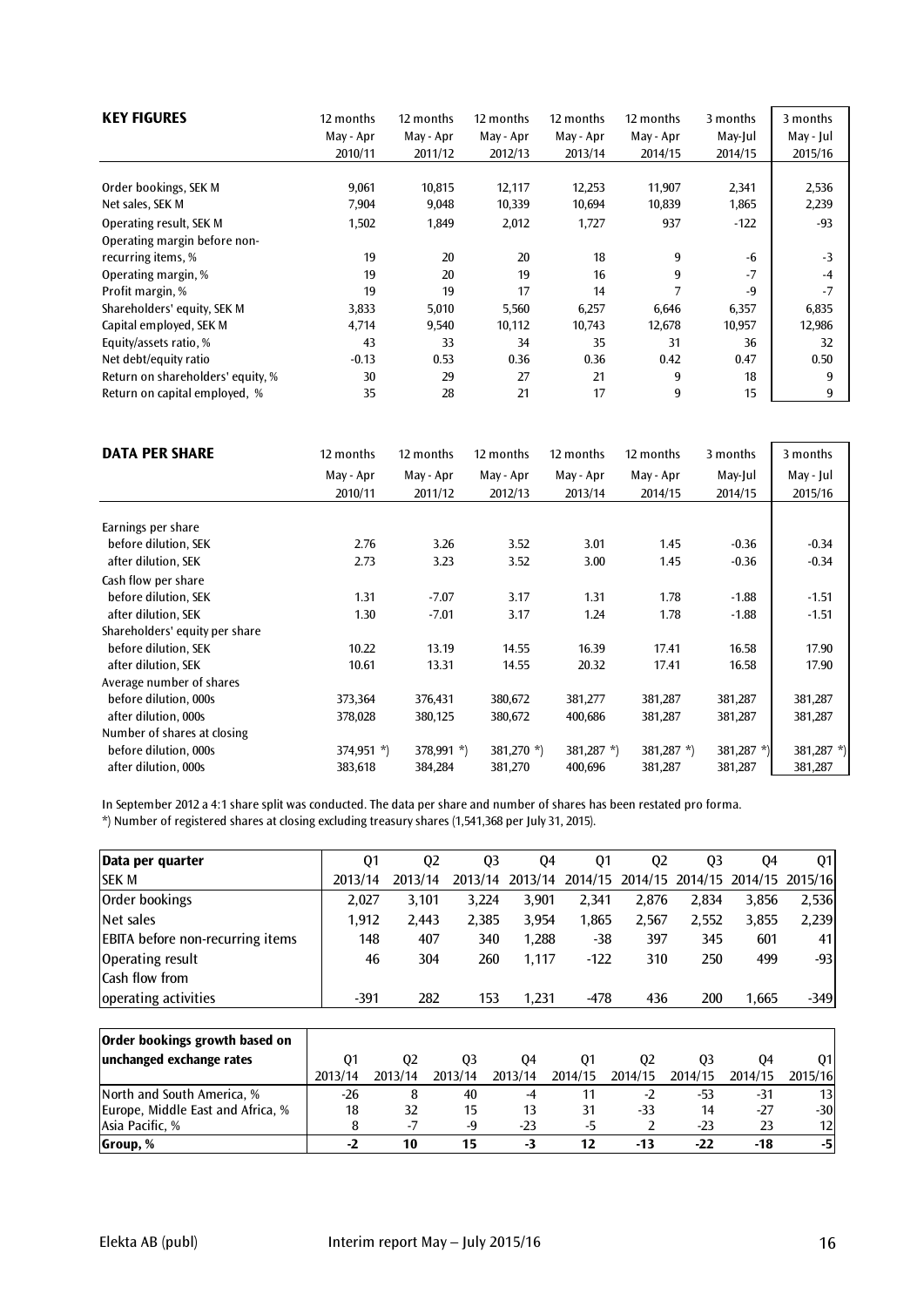#### **Segment reporting**

Elekta applies geographical segmentation. Order bookings, net sales and contribution margin for respective region are reported to Elekta's CFO and CEO (chief operating decision makers). In the regions' operating expenses cost of products sold and expenses are directly attributable to the respective region reported. Global costs for R&D, marketing, management of product supply centers and Parent Company are not allocated per region. Currency exposure is concentrated to product supply centers. The majority of exchange differences in operations are reported in global costs.

#### **Segment reporting**

| May - Jul 2015/16                                  |               | Europe,     |              |             |           |
|----------------------------------------------------|---------------|-------------|--------------|-------------|-----------|
|                                                    | North and     | Middle East |              |             | $%$ of    |
| <b>SEK M</b>                                       | South America | and Africa  | Asia Pacific | Group total | net sales |
| Net sales                                          | 914           | 745         | 580          | 2,239       |           |
| <b>Operating expenses</b>                          | $-686$        | $-586$      | $-463$       | $-1,735$    | 77%       |
| <b>Contribution margin</b>                         | 228           | 159         | 117          | 504         | 23%       |
| Contribution margin, %                             | 25%           | 21%         | 20%          |             |           |
| Global costs                                       |               |             |              | $-567$      | 25%       |
| Operating result before non-recurring items        |               |             |              | $-63$       | $-3%$     |
| Non-recurring items                                |               |             |              | $-30$       |           |
| <b>Operating result</b>                            |               |             |              | -93         | $-4%$     |
| Net financial items                                |               |             |              | $-72$       |           |
| Income before tax                                  |               |             |              | $-165$      |           |
| May - Jul 2014/15                                  |               | Europe,     |              |             |           |
|                                                    | North and     | Middle East |              |             | % of      |
| <b>SEK M</b>                                       | South America | and Africa  | Asia Pacific | Group total | net sales |
| Net sales                                          | 648           | 657         | 560          | 1.865       |           |
| Operating expenses                                 | $-523$        | -482        | $-481$       | $-1,486$    | 80%       |
| <b>Contribution margin</b>                         | 125           | 175         | 79           | 379         | 20%       |
| Contribution margin, %                             | 19%           | 27%         | 14%          |             |           |
| Global costs                                       |               |             |              | -499        | 27%       |
| Operating result before non-recurring items        |               |             |              | $-120$      | $-6%$     |
| Non-recurring items                                |               |             |              | $-2$        |           |
| <b>Operating result</b>                            |               |             |              | $-122$      | $-7%$     |
| Net financial items                                |               |             |              | $-54$       |           |
| Income before tax                                  |               |             |              | $-176$      |           |
| May - Apr 2014/15                                  |               | Europe,     |              |             |           |
|                                                    | North and     | Middle East |              |             | $%$ of    |
| <b>SEK M</b>                                       | South America | and Africa  | Asia Pacific | Group total | net sales |
| Net sales                                          | 3,651         | 3,829       | 3,359        | 10,839      |           |
| Operating expenses                                 | $-2,573$      | $-2,790$    | $-2,579$     | $-7,942$    | 73%       |
| <b>Contribution margin</b>                         | 1,078         | 1,039       | 779          | 2,897       | 27%       |
| Contribution margin, %                             | 30%           | 27%         | 23%          |             |           |
| Global costs                                       |               |             |              | $-1,957$    | 18%       |
| <b>Operating result before non-recurring items</b> |               |             |              | 940         | 9%        |
| Non-recurring items                                |               |             |              | $-3$        |           |
| <b>Operating result</b>                            |               |             |              | 937         | 9%        |
| Net financial items                                |               |             |              | $-221$      |           |
| Income before tax                                  |               |             |              | 716         |           |
|                                                    |               |             |              |             |           |
| 12 months rolling                                  |               |             |              |             |           |
|                                                    | North and     | Middle East |              |             | % of      |
| <b>SEK M</b>                                       | South America | and Africa  | Asia Pacific | Group total | net sales |
| Net sales                                          | 3,917         | 3,917       | 3,379        | 11,213      |           |

|                                             |          |          |          | .        |     |
|---------------------------------------------|----------|----------|----------|----------|-----|
| Net sales                                   | 3,917    | 3,917    | 3.379    | 11,213   |     |
| Operating expenses                          | $-2,736$ | $-2,894$ | $-2,561$ | $-8,191$ | 73% |
| <b>Contribution margin</b>                  | 1,181    | 1,023    | 818      | 3,022    | 27% |
| Contribution margin, %                      | 30%      | 26%      | 24%      |          |     |
| Global costs                                |          |          |          | $-2,025$ | 18% |
| Operating result before non-recurring items |          |          |          | 997      | 9%  |
| Non-recurring items                         |          |          |          | $-31$    |     |
| <b>Operating result</b>                     |          |          |          | 966      | 9%  |
| Net financial items                         |          |          |          | $-239$   |     |
| Income before tax                           |          |          |          | 727      |     |

Elekta's operations are characterized by significant quarterly variations in delivery volumes and product mix, which have a direct impact on net sales and profits. This is accentuated when the operation is split into segments as is the impact of currency fluctuations between the years.